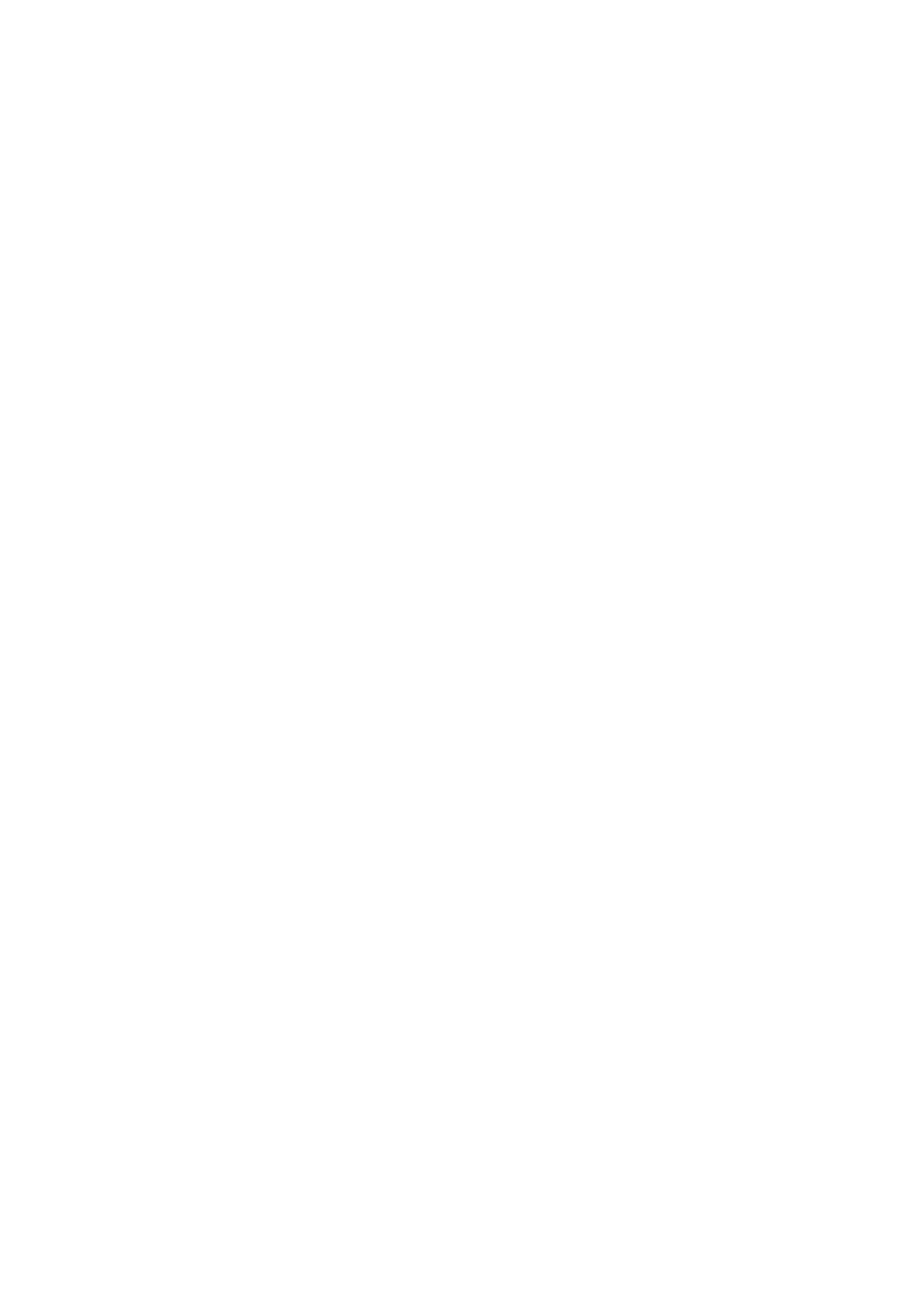# Defining and Redefining Space in the English-Speaking World:

*Contacts, Frictions, Clashes*

Edited by

Fanny Moghaddassi, Ghislain Potriquet and Anne Bandry-Scubbi

Cambridge **Scholars** Publishing

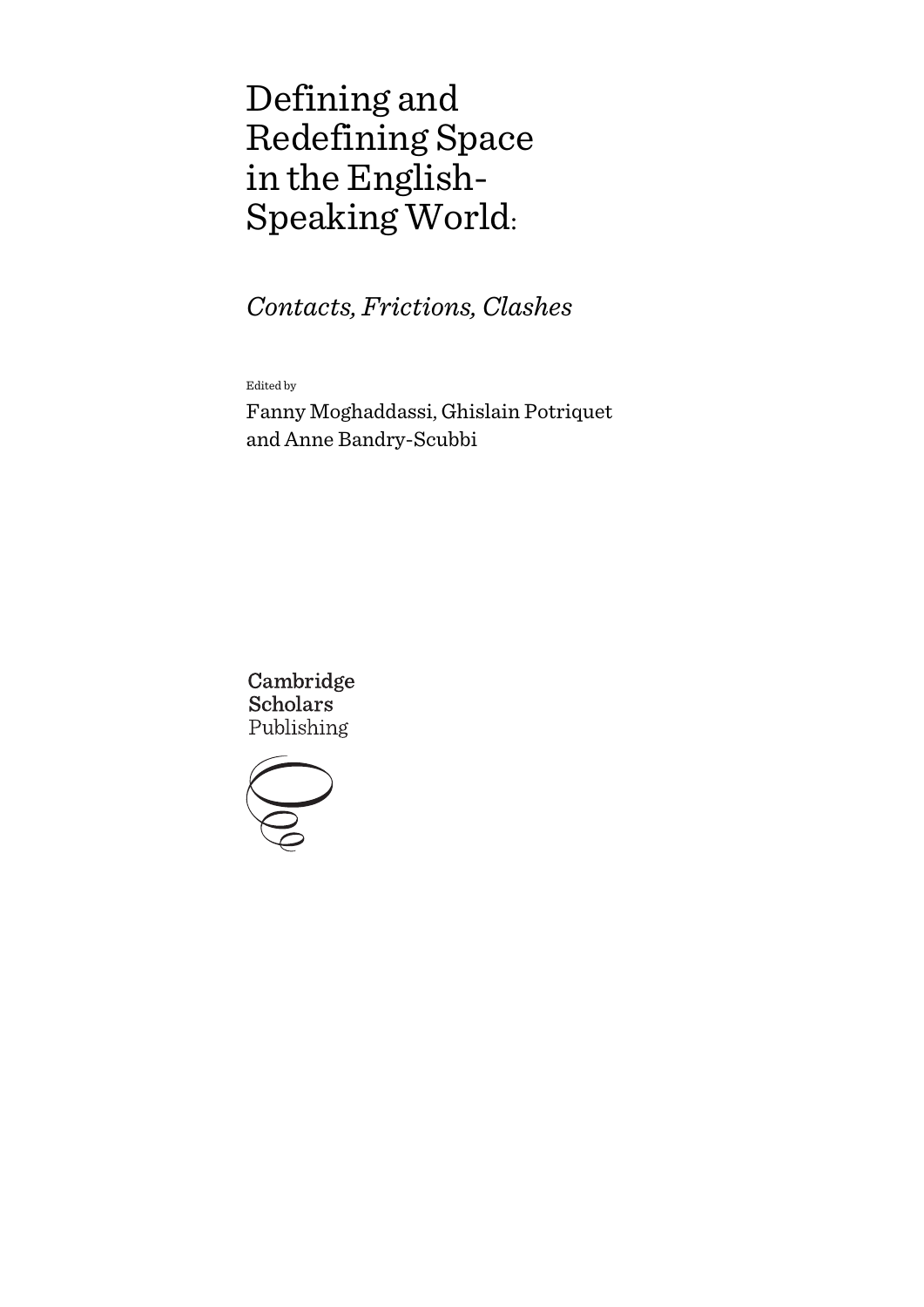Defining and Redefining Space in the English-Speaking World: Contacts, Frictions, Clashes

Edited by Fanny Moghaddassi, Ghislain Potriquet and Anne Bandry-Scubbi

This book first published 2016

Cambridge Scholars Publishing

Lady Stephenson Library, Newcastle upon Tyne, NE6 2PA, UK

British Library Cataloguing in Publication Data A catalogue record for this book is available from the British Library

Copyright © 2016 by Fanny Moghaddassi, Ghislain Potriquet, Anne Bandry-Scubbi and contributors

All rights for this book reserved. No part of this book may be reproduced, stored in a retrieval system, or transmitted, in any form or by any means, electronic, mechanical, photocopying, recording or otherwise, without the prior permission of the copyright owner.

ISBN (10): 1-4438-9791-4 ISBN (13): 978-1-4438-9791-4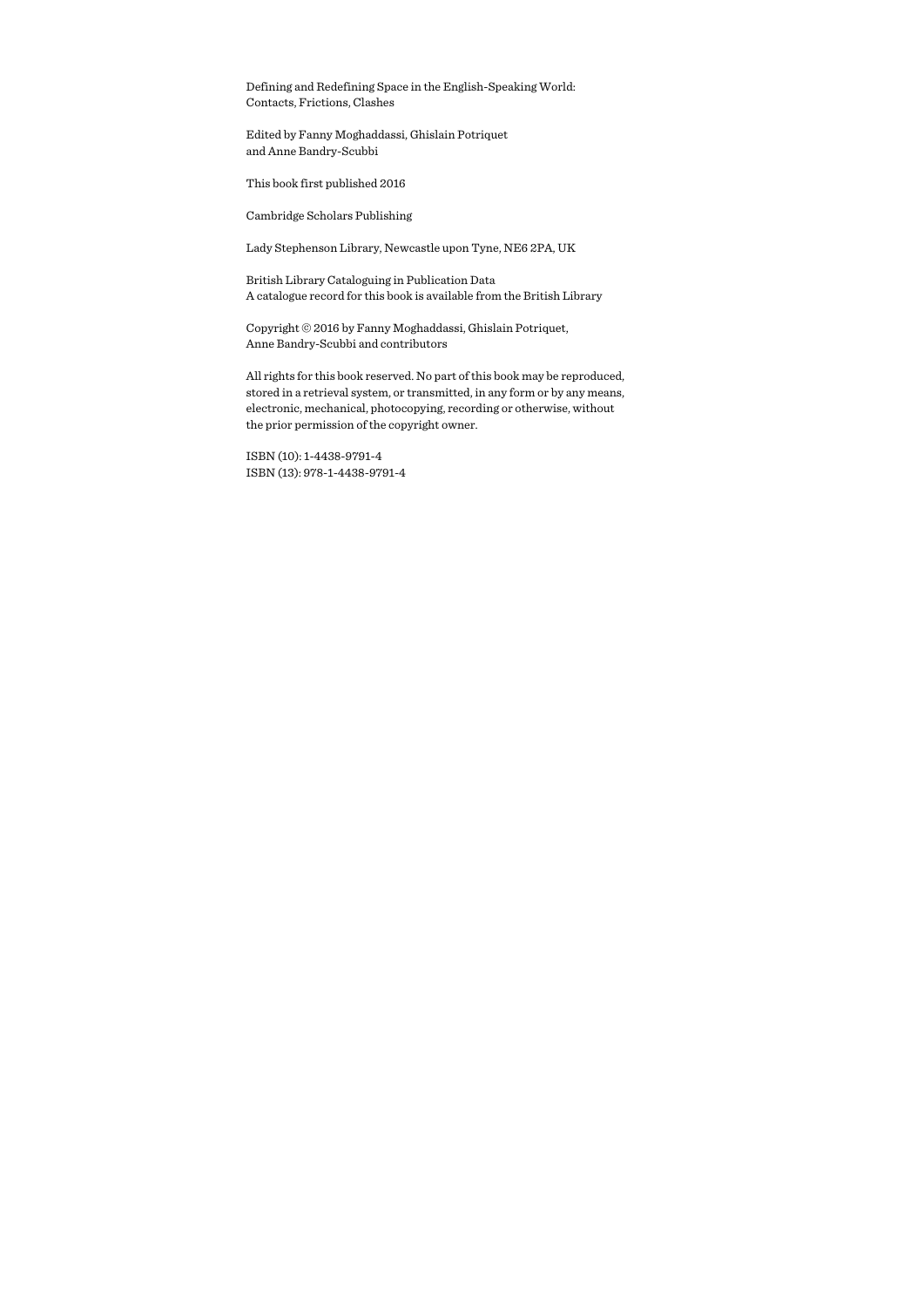## **CONTENTS**

| Fanny Moghaddassi and Ghislain Potriquet                                                                                                                                 |
|--------------------------------------------------------------------------------------------------------------------------------------------------------------------------|
| <b>Mapping Contacts, Frictions, Clashes</b>                                                                                                                              |
| Les noms de lieux de Miami en deux temps, trois mouvements :<br>les Cubains, nouveaux chefs d'orchestre du sud de la Floride  3<br>Pascale Smorag (Franche-Comté)        |
| Conflict or Entanglement? The Case of the Modoc War on the Oregon-<br>Wendy Harding and Jacky Martin (Toulouse and Montpellier)                                          |
| The Coral Island: à la rencontre du cannibale, entre répulsion<br>Valentine Prévot (Paris-Diderot)                                                                       |
| In at a Roche the Levedis Rideth: Problematic Contact between the Fairy<br>and the Human Worlds in some Middle English Breton Lays  47<br>Fanny Moghaddassi (Strasbourg) |
| <b>Experiencing Contacts, Frictions, Clashes</b>                                                                                                                         |
| "A passionate eloquence of the body": Social Clashes, Contact<br>and the Communion of Bodies in the Works of David Wojnarowicz 63<br>Mélanie Grué (Paris-Diderot)        |
| Zora Neale Hurston au contact du folklore: Immersion, friction<br>Carline Blanc (Paris Est)                                                                              |
| La Perfection dans la distorsion : la caricature selon James Peller<br>Martial Guédron (Strasbourg)                                                                      |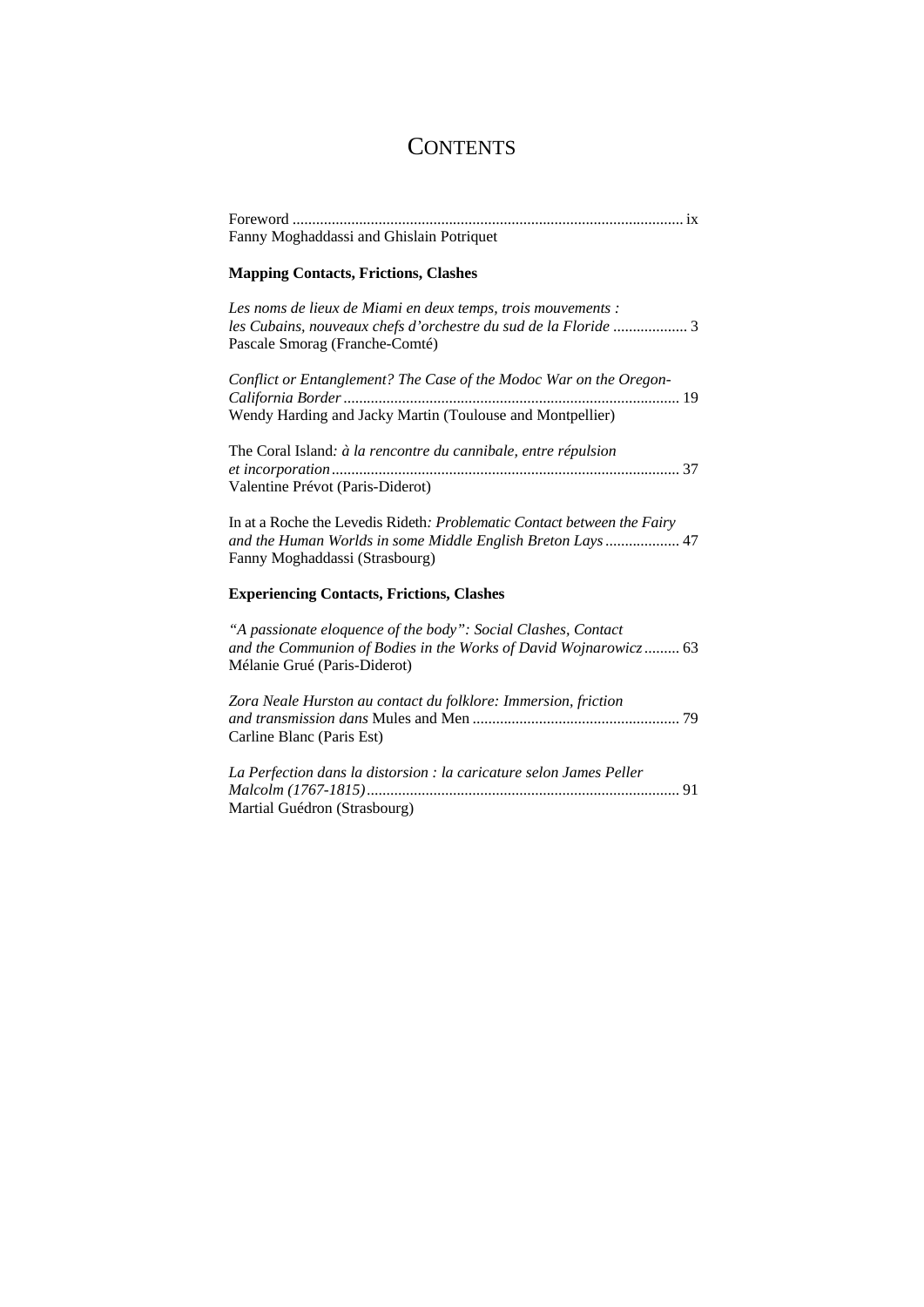#### vi Contents

| Les Heurts du cœur : représentations de la conversion<br>Emilie Jehl (Strasbourg)                                                                                |
|------------------------------------------------------------------------------------------------------------------------------------------------------------------|
| <b>Redefining Spaces of Contact, Frictions, Clashes</b>                                                                                                          |
| Conflict, Friction and Contact in Medieval Oxford 119<br>Hannah Skoda (Oxford)                                                                                   |
| "There are professors and professors" : la Guerre froide universitaire<br>Laurie Béreau (Rennes)                                                                 |
| Oblitérations, contacts et frictions dans A Humument de Tom Phillips 145<br>Livio Belloï and Michel Delville (Liège)                                             |
| The Revenger's Tragedy (1607): Clashes between Dramatic<br>Shahab Entezareghaem (Strasbourg)                                                                     |
| Contact Incarnate and Touching Fiction in Sterne and Sterneana  167<br>Mary Newbould (Cambridge)                                                                 |
| Chalk and Cheese: The Work of Two Early Sixteenth-Century<br><b>Stephen Morrison (Poitiers)</b>                                                                  |
| Vying for Space and Influence: Contacts, Frictions and Clashes                                                                                                   |
| Tragedy and Metatheatre, Media Archaeology and Spectatorship<br>in Pasolini's and the Wooster Group's Visions of Shakespeare 197<br>Anna-Maria Cimitile (Naples) |
|                                                                                                                                                                  |

*Contacts, frictions et heurts culturels, génériques et esthétiques dans*  Anna Nicole *(2011) de Mark-Anthony Turnage et Richard Thomas .......* 217 Jean-Philippe Héberlé (Lorraine)

*Le procès de Scottsboro (1931-1932) : Rencontres et affrontements ......* 229 Fabien Curie (Strasbourg)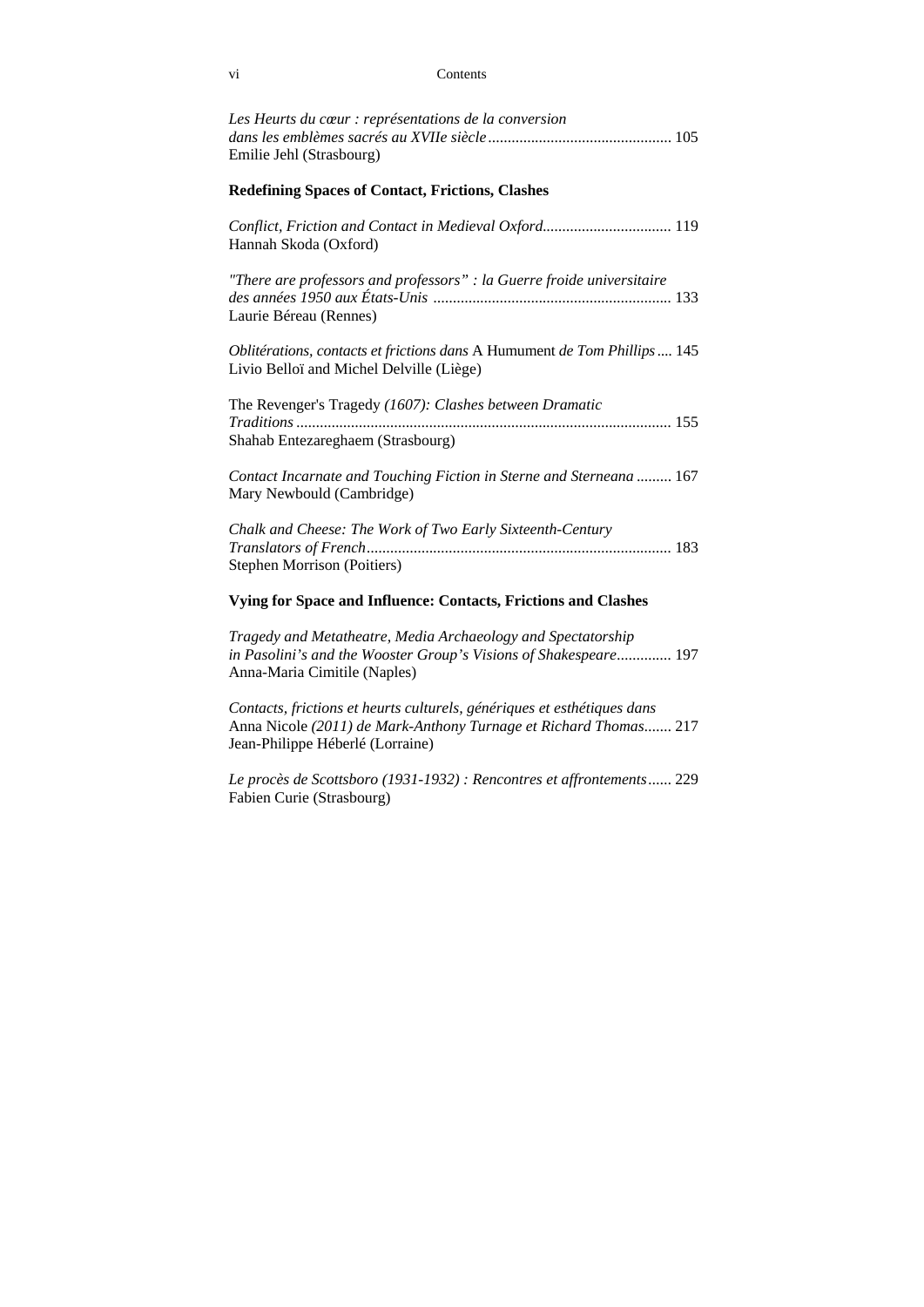| Defining and Redefining Space in the English-Speaking World                                                                                                         | vii |
|---------------------------------------------------------------------------------------------------------------------------------------------------------------------|-----|
| La Grande-Bretagne contre l'Allemagne : des 'frictions' au 'choc<br>Flavien Bardet (Bordeaux)                                                                       |     |
| Le renseignement dans l'espace démocratique américain depuis<br>le 11-septembre : frictions et heurts autour du vote de l'Intelligence<br>Gildas Le Voguer (Rennes) |     |
| Alice Godfroy, Eckhart Müller, Antje Schur, Daniela Schwartz<br>(members of the Dégadézo Dance Company), Lara Delage-Toriel,<br>moderator (Strasbourg)              |     |
|                                                                                                                                                                     | 289 |
|                                                                                                                                                                     | 291 |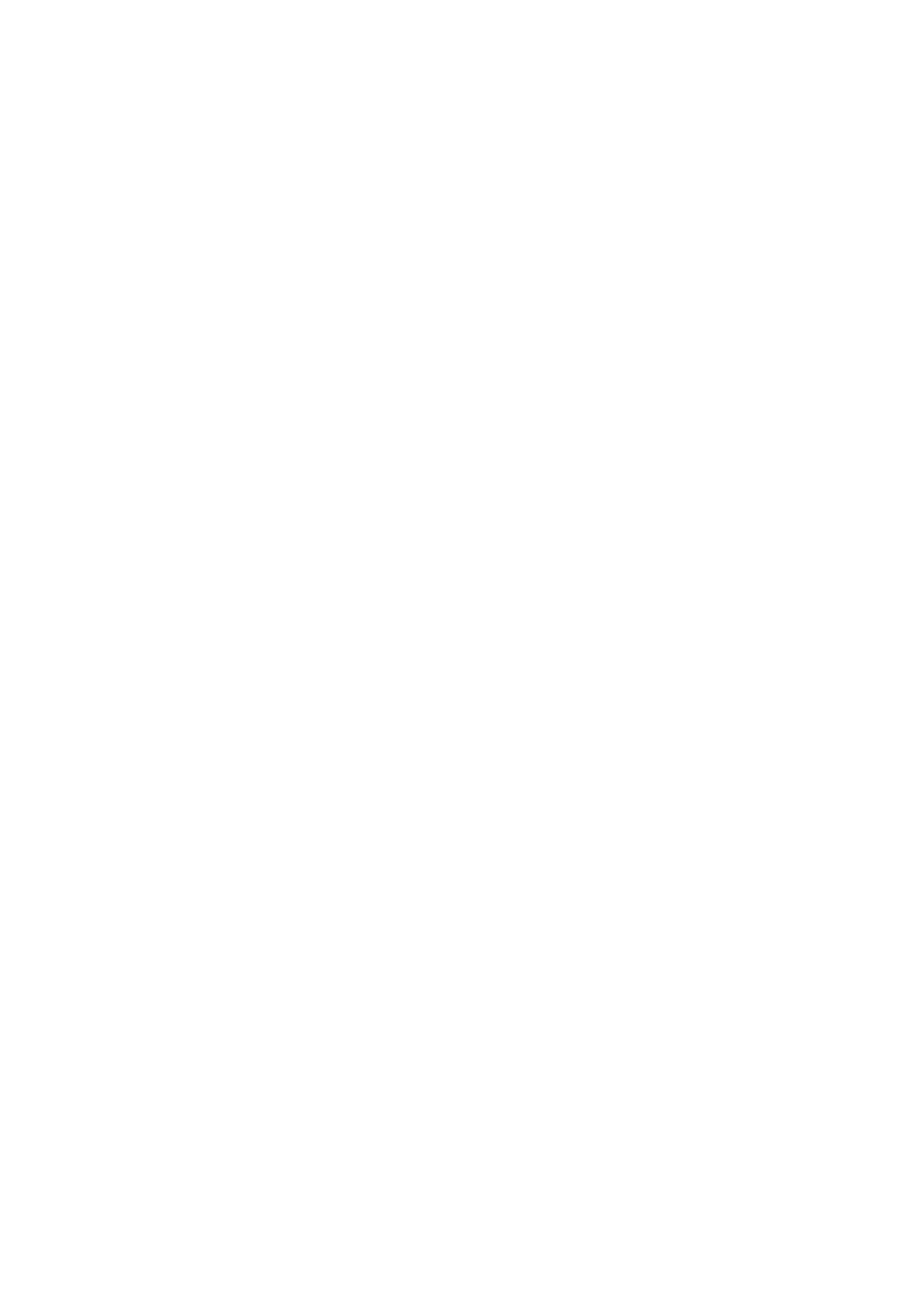### FOREWORD

## FANNY MOGHADDASSI AND GHISLAIN POTRIQUET

British history was characterised by series of contacts between different peoples on the British soil: Celts, Romans, Angles, Saxons, Jutes, Vikings and Normans in turn settled on the island and fashioned its history through their conflicts and clashes, or their frictions and more or less peaceful coexistence. In later centuries, kingdoms still vied for independence and sovereignty over Britain and Ireland. Current hesitations between the terms 'English' and 'British' on the part of some speakers reveal remaining frictions in national self-definition: English, Welsh, Scottish and Irish 'identities' still compete or cooperate today, according to various modalities of contacts, frictions and clashes. American thinkers have similarly promoted conceptions of national identity in which the American soil is considered the actual place where contact (and sometimes frictions or clashes) between people from various origins can bear fruit. In this context, space provides both the *matrix* for self-definition and the *locus* where conflicting views come into contact. The present volume tackles this essentially spatial nature of contacts, analysing them in their various guises, from contacts, through frictions, to clashes. These concepts indeed stand on a continuum which reveals the creative potential of each: they generate new artistic forms or social arrangements as much as they tend to alter or even destroy existing ones.

Contacts result from actions which, initiated or enforced, abolish distance between entities: they are spatial in nature. Frictions similarly occur when movements concur within a delimited space, while clashes bring us closer to the actual point of collision. Although their modalities differ, contacts, frictions and clashes must all be understood in *spatial* terms: strikingly, contacts are often experienced as cultural challenges which must be addressed in very concrete geographical terms. The threats that they may pose call for regulations to limit their destructive possibilities: they result in geographical negotiations when different entities – either social groups, individuals, or artistic forms and genres –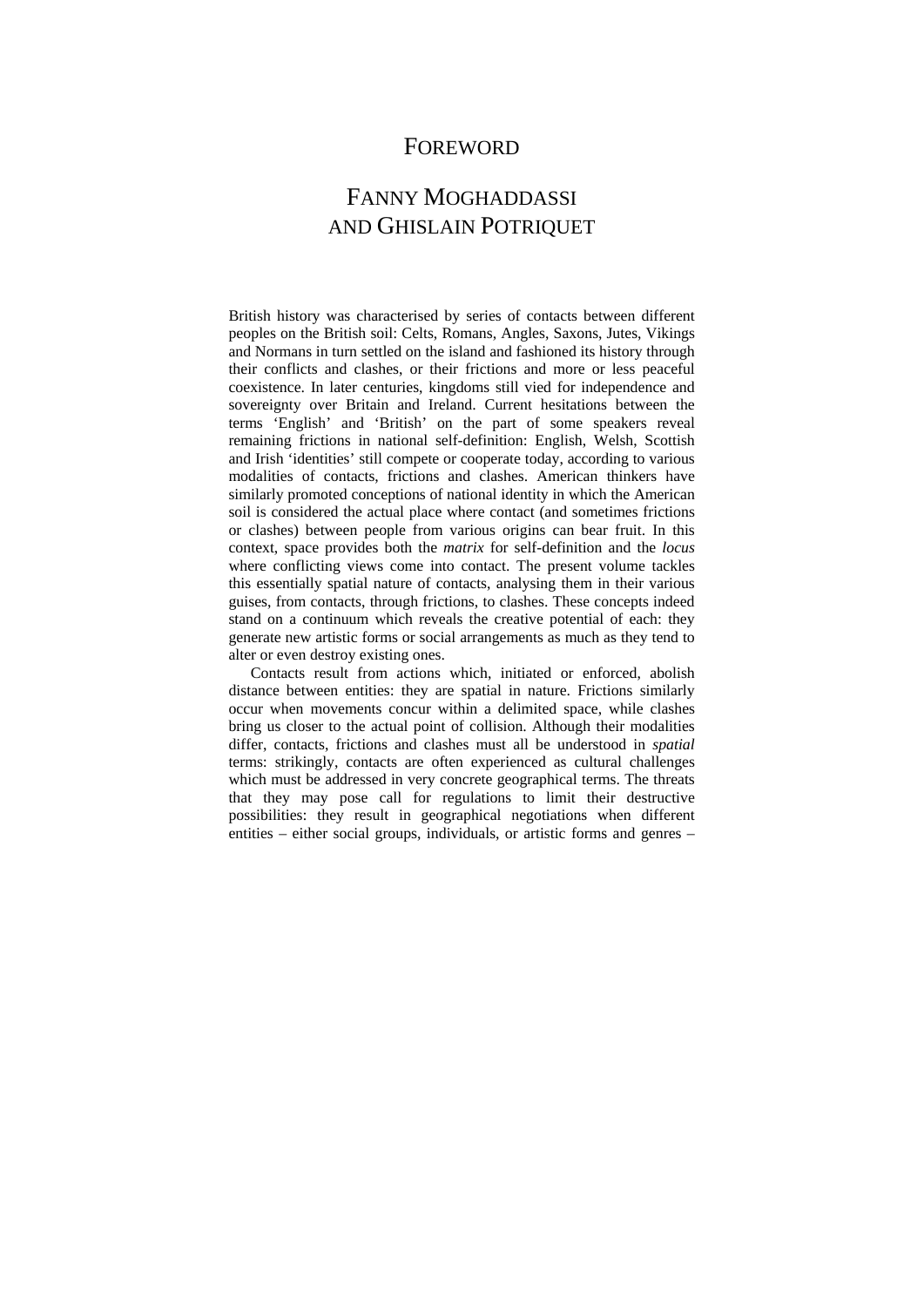#### x Foreword

must deal with the anxieties and dynamics – frictions and clashes – of sometimes reluctant spatial coexistence (for instance within a given territory or a given work of art). The fact that contacts, frictions and clashes are intrinsically spatial processes is emphasised in practises of contact improvisation, a form of dance in which bodily contact between dancers is explored in its materiality, providing them with new experiences and definitions of space, the self and the other.

Reading as the result of fruitful interdisciplinary exchange, the present volume, which developed out of a conference held at the University of Strasbourg in October 2014, ambitions to study the physical proximity implied by the spatial dimension and unmediated experience of contacts, frictions and clashes in different fields of cultural history. It gathers contributions from different disciplinary fields – ranging from medieval to contemporary history, from geography to art history, from literature to cinematographic studies – which bear testimony to the variety of the forms of contacts, frictions and clashes in Anglophone cultures. Taking into account various geographical areas (from American sites to English cities, from the Pacific to Europe), it also encompasses a very long period of time – from the fourteenth century to the early 2010s. Its concern for varied forms of encounters, from military entanglement to debate, from novels and narrative poems to emblems and caricatures, from academic debates to operas, from translations to political involvement, seeks to account for the complexity and diversity of contacts, frictions and clashes. Leaving aside chronology as a regulating principle of analysis, it suggests spatial and concrete approaches to the analysis of cultural encounters and practices of contact.

Contacts, frictions and clashes emerge from this collection of essays as spatial experiences which, on the individual or collective level, challenge existing patterns and structures to open new possibilities. Various forms of spaces where contacts occur are examined in turn: cities and areas (such as Oxford, Miami, or the Oregon-California Border), islands and whole regions (the Coral Island and Florida), bodies and hearts, texts and images (caricatures, translations and adaptations from one genre to another), but also intellectual spaces of debate, such as the press, courts of justice, universities, essays and works of imagination. Various forms of encounters are also studied: they may be the result of specific efforts, as with quests for ethnographic knowledge but they may also be endured, as with the conflict between town and gown in fifteenth-century Oxford.

Whether intentional or not, contacts, frictions and clashes imply agents who differ, sometimes rather subtly, from one another. They may occur between two distinct nations (for instance England and Germany) or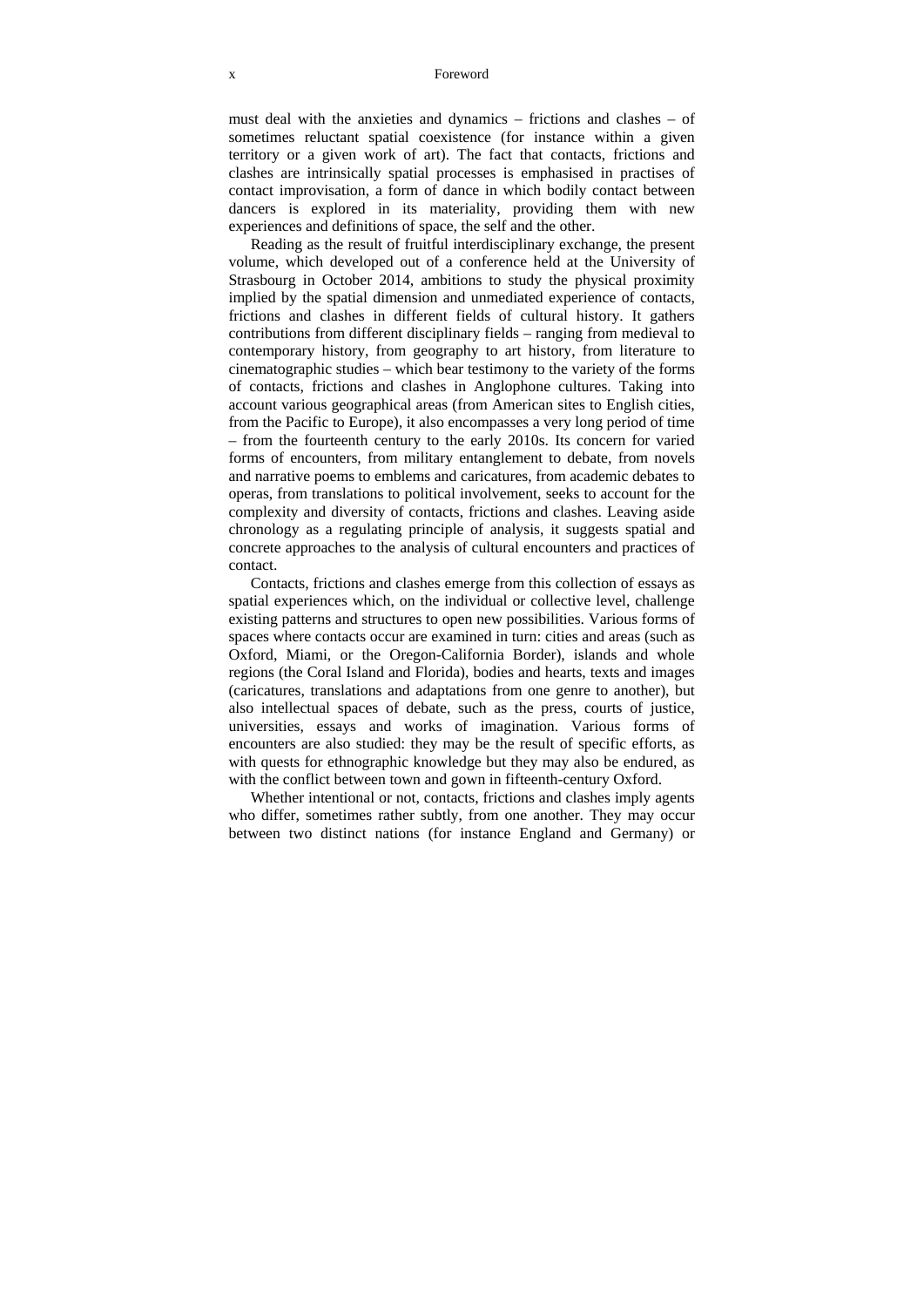between different groups of academics who hold competing views on a given subject, e.g. the ends of education. They may even be found in a single work of art when different meanings, styles or genres are brought together through allusion, parody or obliteration. As a consequence, contacts, frictions and clashes lead to redefinitions of existing entities. Unsurprisingly, agents themselves reflect on their desirability deeming them painful and threatening or on the contrary fruitful and possibly innovative. They try to regulate them, but also fantasise about them. That is why several instances of imaginary contacts suggest possible reconstructions of space and of self, while mediating actual encounters.

This volume opens on an exploration of ways of mapping contacts, frictions and clashes. It explores both real and imaginary contacts, bringing together contemporary linguistic, economic and social negotiations of space in Miami (Pascale Smorag), military confrontations over the Oregon-California border in the nineteenth century (Wendy Harding and Jacky Martin), nineteenth-century representations of otherness in the Pacific (Valentine Prévot) and an analysis of spatial indefiniteness in medieval Breton lays (Fanny Moghaddassi). Where and how do people meet? How are places of the self and the other mapped and re-mapped through the experience of encounter? These are the questions raised by the first series of essays in this volume.

Contacts, frictions and clashes also involve individuals at a more intimate level since bodies are where contacts occur: the second part of this volume is dedicated to bodily experiences of contacts. David Wojnarowicz's writings eulogize sexual contact through explicit descriptions of sexual intercourse, while denouncing the American social rejection of AIDS victims and homosexuals in the 1980s (Mélanie Grué). In her quest for better knowledge of folkloric practises, Zora Neale Hurston also experienced bodily contacts and transformations in the context of voodoo rituals (Carline Blanc). Distortions of the body in order to reveal hidden aspects of characters lie at the core of James Peller Malcolm's work in the early nineteenth century (Martial Guédron). In quest of another form of truth, seventeenth-century emblems promote other forms of bodily clashes, between the heart and the word of God, contacts which are deemed necessary to the conversion of the soul (Εmilie Jehl).

Since contacts, frictions and clashes always occur in given spaces, they lead not only to redefinitions of personal identity, but also of the spaces where they occur. Such spatial redefinitions may have significant social implications, as with the conflicts opposing the citizens of Oxford to its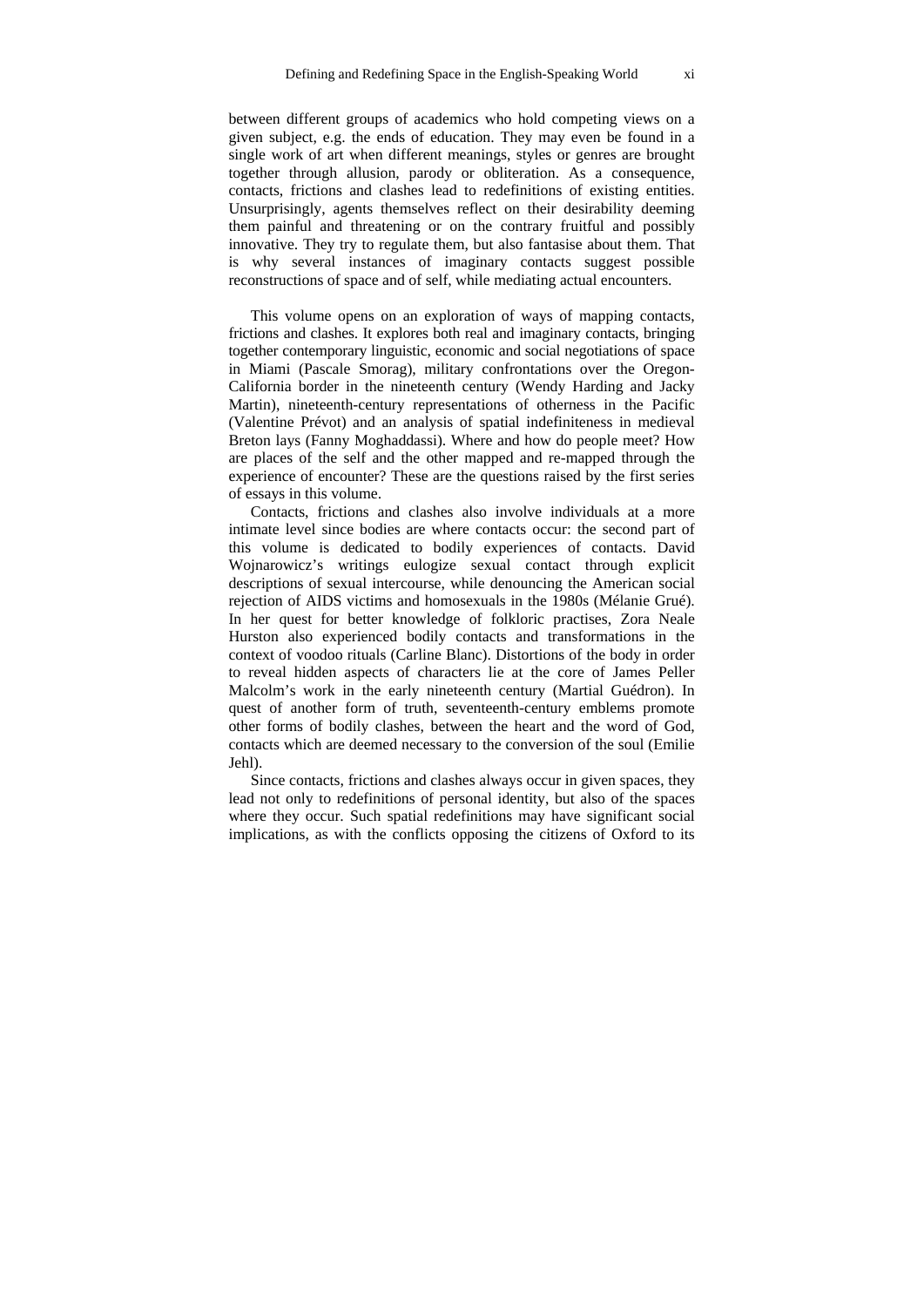university (Hannah Skoda). In this case, student violence is both the cause and consequence for social redefinitions of spatial prerogatives in the city. Intellectual debate can also be fraught with social consequences as in the argument on American education, which led to a gradual redefinition of the educational scene in the United States in the 1950s (Laurie Béreau). Finally, spatial redefinitions may occur on the pages of a book: an obscure late nineteenth-century novel by William H. Mallock thus underwent a process of obliteration and rewriting, leading to the creation of a new textual environment which questions the limits of the novel as a genre (Livio Belloï and Michel Delville). Tourneur's *The Revenger's Tragedy*  (1607) similarly challenges Elizabethan dramatic and moral conventions, creating various layers of theatrical ambiguity (Shahab Entezareghaem). Sterne's text and the writings of his imitators also redefine new spaces of contact between the text as intellectual production and the book as an object (Mary Newbould). Other thinkers in the early sixteenth century tried to define the nature of translation: a close analysis of two very different translators' works reveals a tension between conformity and transposition in a common endeavour to define the respective linguistic spaces which should be devoted to French and English (Stephen Morrison).

Such redefinitions of space through contacts, frictions and clashes reflect intense forms of rivalry which are explored in the fourth part of the volume. Mark-Anthony Turnage and Richard Thomas's attempt at redefining the opera participates in such competition between different social and cultural groups vying for space and influence, as it confronts traditional forms inherited from the past to more recent popular genres (Jean-Philippe Héberlé), just as Pasolini's and the Wooster Group's differing interpretations of Shakespeare confront drama with other media, films and puppet shows (Anna-Maria Cimitile). On the political level, space can become the central stake of contacts, frictions and clashes when countries, political parties or activists vie for influence over given territories. Such was the case with the Scottsboro trial which in the early 1930s became the focus of racial and ideological tensions (Fabien Curie), but also of the political debate over the nature of the relationship between England and Germany before World War I, from the promoted contacts to unavoidable clashes between radically different nations (Flavien Bardet). Such competition for political influence also characterises the conflicts which marked the adoption of the Intelligence Reform and Terrorism Prevention Act after 9/11, in the United States (Gildas Le Voguer).

This volume could not have been complete without an exploration of first-hand experience of contact. The final section is devoted to one of its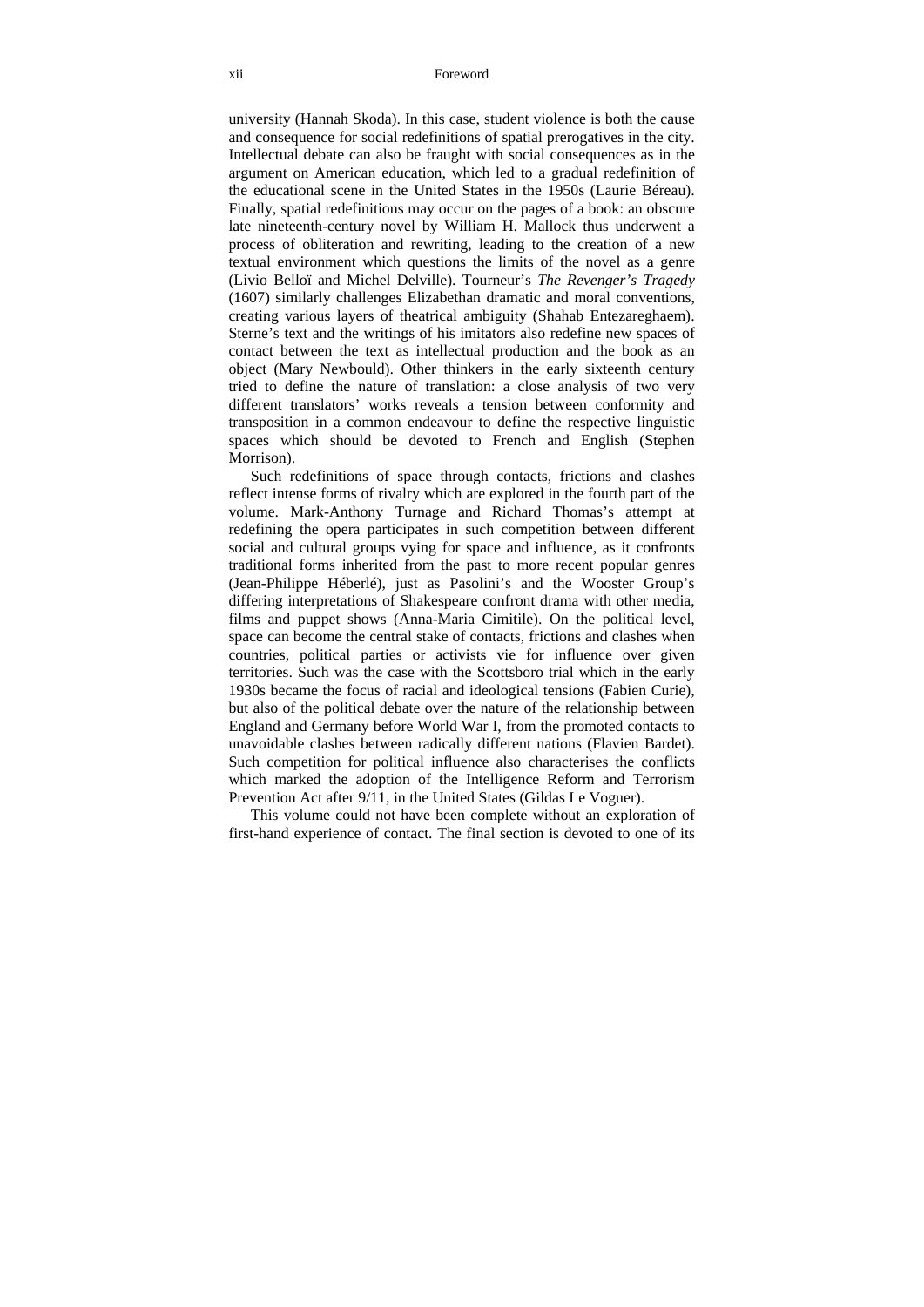particular forms mediated by dance: contact improvisation. The Dégadézo Company presented "Qu'est-ce que le contact improvisation?," a performance blending dance and conversation during the conference at the University of Strasbourg in October 2014. The "Round-Robin Discussion," a verbal offshoot of this performance, reads as an original approach to the notions not only of contact but also of friction and clashes. Answering questions by Lara Delage-Toriel, dancers reflect on their practice and situate these notions in their social context, from the early 1970s, when contact improvisation was a manifestation of the counterculture, to the present, now that it has become an established practice and part of their own art and way of life.

*Many thanks are due to Christian Auer, Cezara Bobeica, Michelle McNamara Fourquet, and the evaluation committee for their help with this volume.*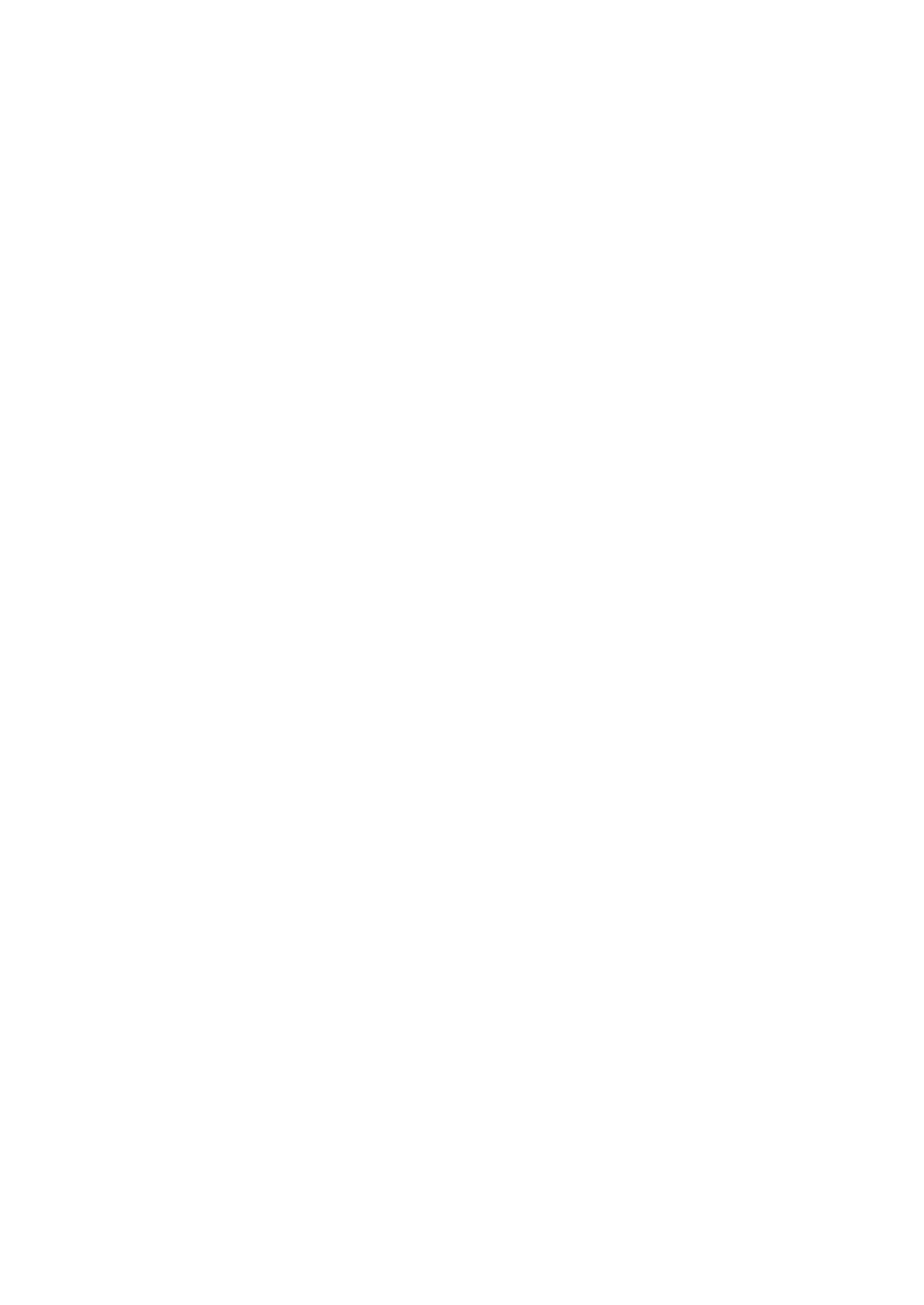## **MAPPING CONTACTS, FRICTIONS, CLASHES**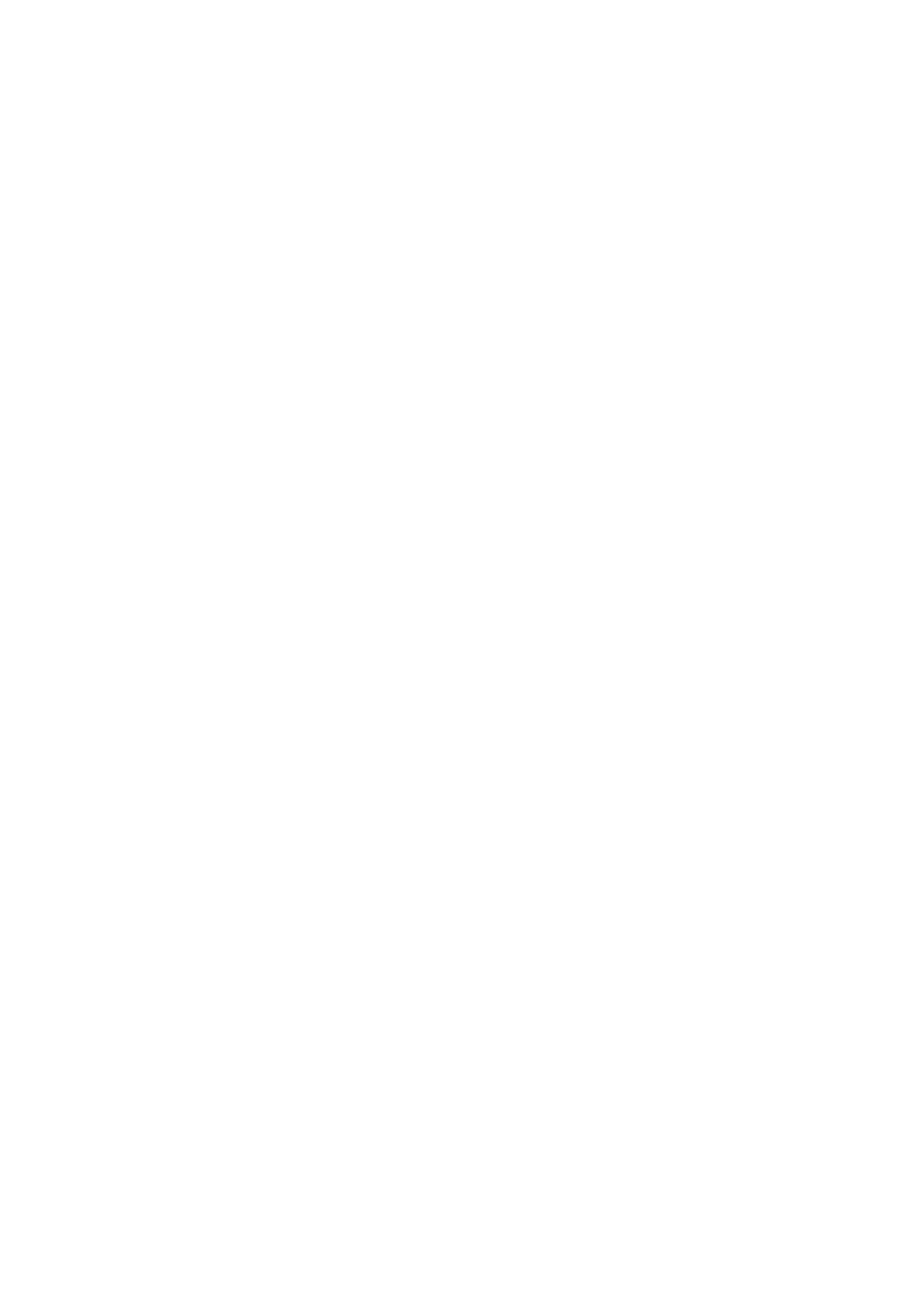## LES NOMS DE LIEUX DE MIAMI EN DEUX TEMPS, TROIS MOUVEMENTS : LES CUBAINS, NOUVEAUX CHEFS D'ORCHESTRE DU SUD DE LA FLORIDE

## PASCALE SMORAG

En à peine deux générations, Miami est devenue bien davantage qu'une villégiature pour retraités ou vacanciers : elle s'octroie désormais aux États-Unis le titre de *Capital of Latin America*, appellation qui témoigne de l'importance démographique et de l'effervescence économique de sa population hispanique. Il n'est de meilleure preuve de cette latinité que les noms donnés aux commerces ou aux rues de certains quartiers, exposant ainsi la fonte d'un espace jusque-là décliné en noir ou blanc. Tandis que se recréent de « nouvelles » Havane ou Managua, les populations *anglos* et noires peuvent-elles jouer la carte de la précédence pour maintenir leur « pré carré » ? Car dans leur désir de s'assurer une place au soleil, au sens littéral comme au figuré, les différents groupes ethniques comptent bien défendre leurs territoires respectifs.

Notre étude, qui s'appuie sur les évolutions toponymiques du Grand Miami, se propose de retracer ces progressions latines et de saisir l'ampleur avec laquelle elles ont transformé le sens même du « vivre ensemble ». Véritables sésames permettant de comprendre cette dynamique territoriale, les noms de lieux attribués par ces populations démontrent en effet la vigueur de leur impact géographique, culturel et politique. Nous essaierons de comprendre comment, d'une poignée de réfugiés insulaires aux afflux migratoires actuels, cette appropriation du paysage urbain s'est nourrie d'un sentiment de légitimité favorisé par le soutien des pouvoirs politiques. La force économique et communautaire de cet enracinement n'est toutefois pas sans créer des malaises pour les populations déjà établies, les avancées des populations latines étant parfois vécues comme un empiétement, une invasion, voire un signe d'arrogance.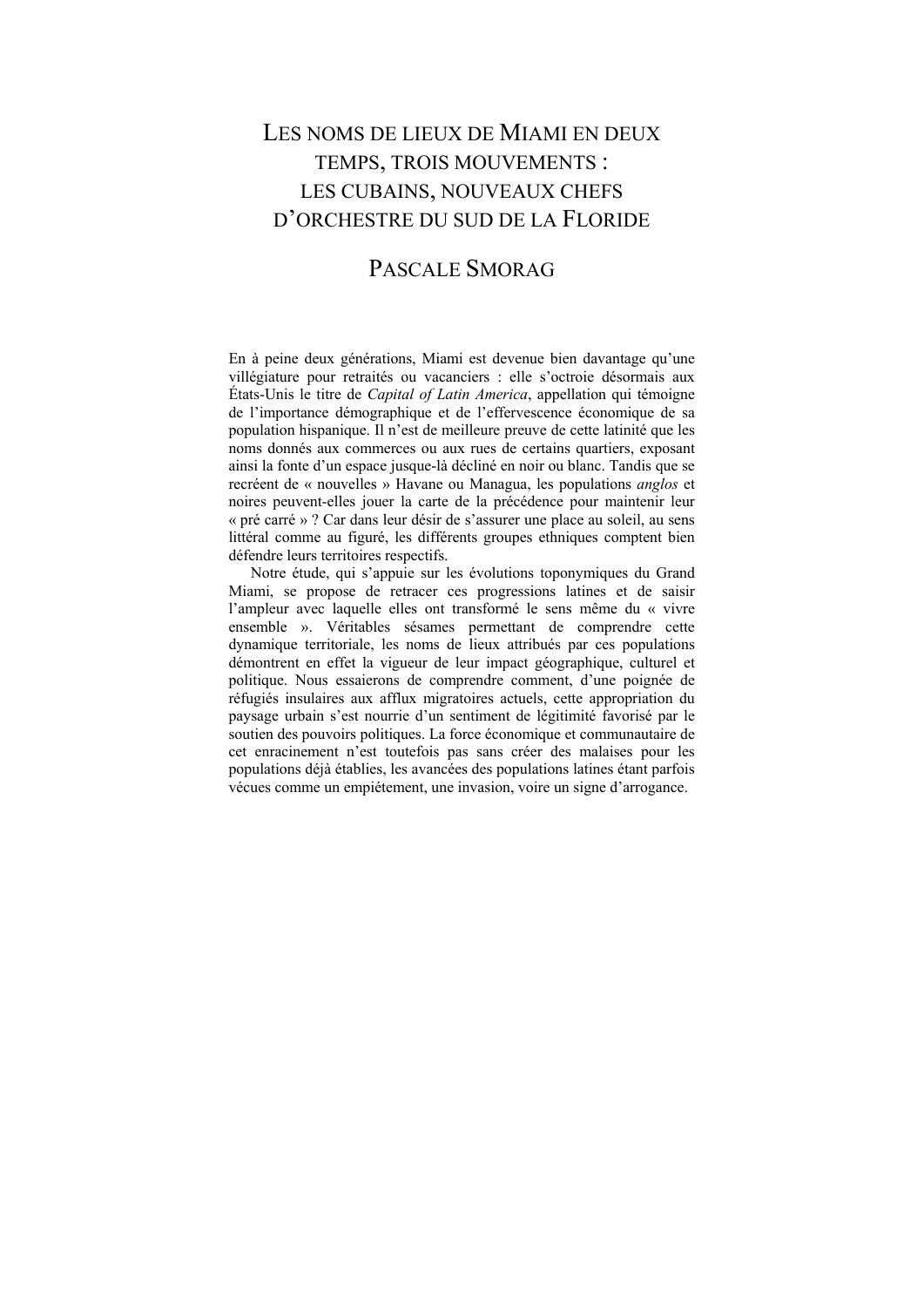### **Insulaires à l'abordage : de la terre d'accueil au territoire**

Un élément qui permet de comprendre la solidité de l'ancrage cubain en terre floridienne est la nature même du caractère insulaire. Ce dernier développe une appréhension « bornée » de l'espace (au sens de bornes physiques) tout en suscitant le désir d'en repousser les limites. Si dans l'histoire des colonisations, les îles ont fait l'objet de conquêtes, c'est bien désormais le Cubain qui conquiert Miami. Ses empreintes sont aujourd'hui si nombreuses que l'on surnomme la Floride du Sud, *la Cuba del Norte*, le « Cuba du Nord » (Jolivet, 2010 : 76). Revenons brièvement sur cette histoire.

Échappant à un régime jugé répressif, de riches Cubains débarquent à Miami entre 1959 et 1962 sur une terre essentiellement habitée par des familles *anglos* et juives originaires du Nord-Est, et qui s'appelle alors Riverside, de par sa proximité avec la rivière Miami<sup>1</sup>. Au sud de Orange *Glades Road*, qui deviendra *SW 8th Street,* puis, dans sa version espagnole, *Calle Ocho*, se trouve le quartier de *Shenandoah*, ancienne terre agricole transformée en banlieue résidentielle vers les années 1920 et nommée – de manière allégorique et aussi décalée<sup>2</sup> – en l'honneur d'un valeureux chef de la tribu iroquoise des Oneida. Ce n'est toutefois qu'à partir de 1965, lorsqu'y débarque une autre vague cubaine bénéficiant de la politique de la « porte ouverte » et de la réunification à titre familial, que ces deux quartiers sont surnommés *La Pequeña Habana* ou *Little Havana* (Cordoba, 2013).

Comme le décrit un article du *South Dade News* daté du 14 avril 1966 :

You come into Miami and are struck first by the signs. On the highway toll station: « Espera Luz Verde ». (Wait for the green light.) On a storefront: « Sandwiches Cubanos ». At an airport booth: « Seguros de Viaje ». (travel insurance.) A restaurant name: « La Esquina de Tejas » (a corner of Texas). All this is far outside the big Cuban settlement and its main street.

You go into any Chinese restaurant and the first thing the waitress plunks down is a basket of « galletas », Spanish biscuits [crackers]. In the

 1 L'origine étymologique de *Miami* reste incertaine. Il pourrait s'agir soit d'une « eau douce », soit, comme l'annoncent la ville de Miami et le Comté de Miami-Dade, la transcription d'un nom de la tribu calusa, *Mayaimi*, signifiant « grandes eaux » (interprétation aujourd'hui la plus « avérée »), en référence au Lake Okeechobee (et par extension à un bras de rivière, la *Miami River*), qui se déverse à travers les Everglades (Morris, 1995 : 163)

<sup>2</sup> Ce réflexe « nominatoire » est relativement courant aux États-Unis aux XIXe /début XXe (comme avec *Pontiac, Tecumseh* et *Osceola*). Peu importe que la tribu soit locale ou non : seule prime la bravoure de ses chefs*.*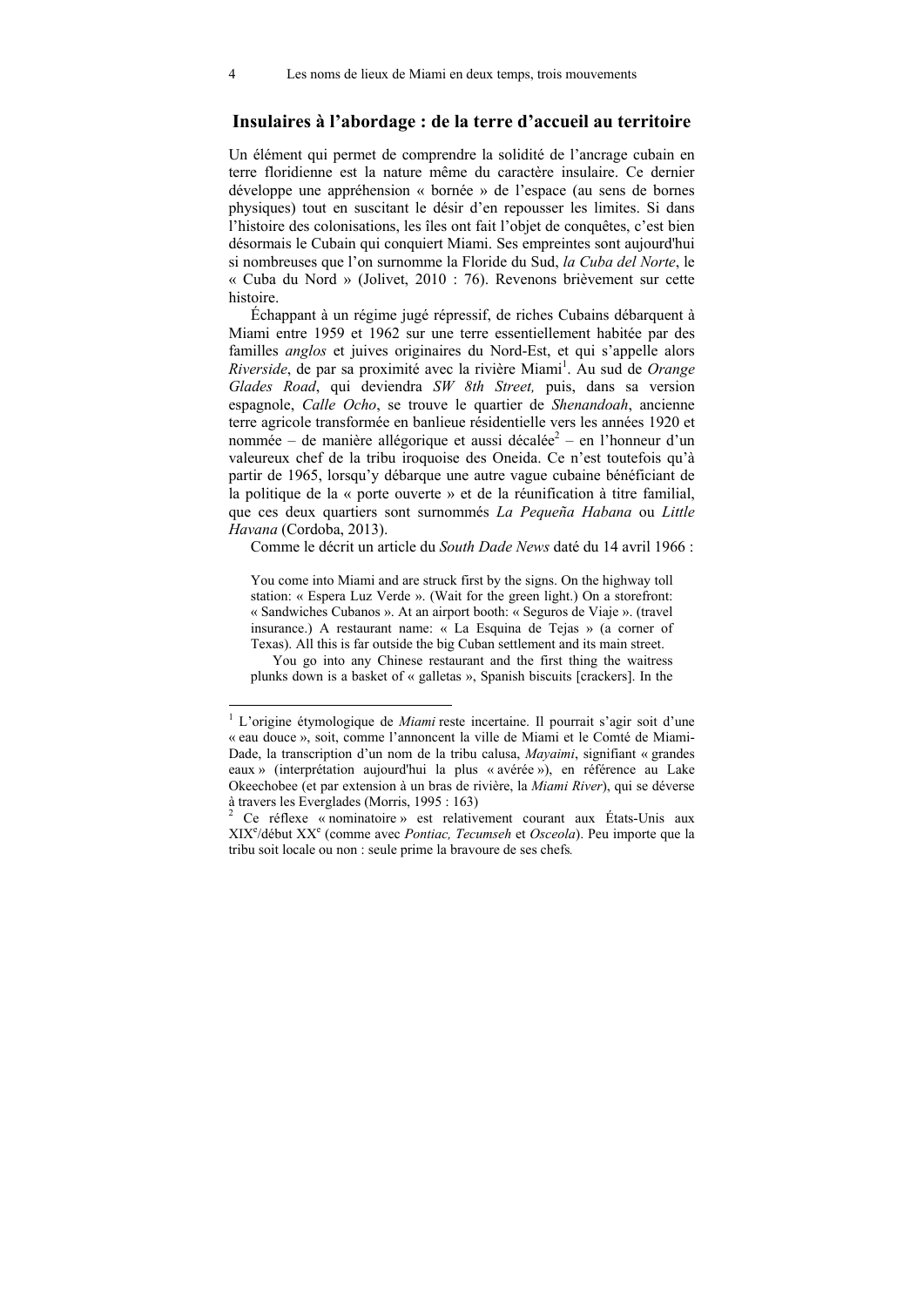#### Pascale Smorag 5

Hong Kong restaurant, there is a duality of menu: Chicken chow mein, fried rice  $\&$  egg roll, is also « chow mein de pollo, arroz frito, egg roll »; and ying yong gai, fried rice & barbecue spare ribs, comes out « masa de pollo rellena, arroz frito, costillitas fritas ». (Quigg, 1966)

Avec 500 000 réfugiés cubains arrivés en quinze ans (Nijman, 2011 : 48-49), La Petite Havane ressemble fort à un ghetto, loin des populations blanches (non hispaniques<sup>3</sup>). Tandis que les *Golden exiles* de la première vague ont rejoint les classes aisées de Coral Gables et de Miami Beach, où ils avaient des propriétés bien avant la révolution castriste (Jolivet, 2010 : 77), les nouveaux arrivants, moins fortunés, se concentrent à Little Havana. Ils y investissent des lieux « tout équipés », telles ces grandes maisons au loyer modéré et ces magasins situés le long de Flager Street et de SW 8<sup>th</sup> Street (future Calle Ocho), délaissés par les classes moyennes ayant fui vers les banlieues (*white flight*) après la Seconde Guerre mondiale. Alors qu'à Little Havana, la *Riverside Park Shenandoah Middle School* rappelle l'existence d'une occupation des lieux *avant* l'arrivée cubaine, le *Cuban Memorial Boulevard Park,* dont les premiers monuments furent édifiés en 1971 (Jolivet, 2010 : 160), et le *Máximo*  Gómez Park<sup>4</sup>, baptisé en l'honneur d'un commandant de la Guerre d'indépendance cubaine<sup>5</sup> (Feldman & Jolivet, 2014 : 1273) traduisent ces transformations.

Avec les années 1970 cependant, l'image du ghetto s'estompe, et, signe de leur intégration, les Cubains se dispersent hors de la Petite Havane, comme sur les terres quasi désertes de cette « jolie prairie » séminole : Hialeah, au nord-ouest de Miami (Morris, 1995 : 117). Au tournant des années 1980 toutefois, l'arrivée des *Marielitos*, réfugiés économiques rejetés par Cuba, change la donne. Pour ces individus de « seconde classe » dont la peau noire est un choc pour de nombreux Miamiens, point de plaque commémorative ou de distinction toponymique : le contact est déclaré inexistant avec des populations que l'on veut inexistantes. À ces ressortissants du tiers-monde qui inondent désormais le sud de la Floride, s'ajoutent 40 000 réfugiés haïtiens et des *cocaine cowboys* à la tête d'une économie parallèle à East Little Havana

 $\overline{a}$ 

<sup>&</sup>lt;sup>3</sup> Dans le Sud de la Floride, il est capital de faire cette distinction, dans la mesure où les Cubains se déclarent en très grande majorité blancs, ce qui est une référence à la couleur de leur peau et à leur réussite économique. 4

Le parc est également connu comme *Domino Park,* puisqu'on s'y retrouve pour jouer aux dominos, jeu favori des Cubains, de « l'ancienne » Havane comme de la « nouvelle ».

<sup>5</sup> 1895-1898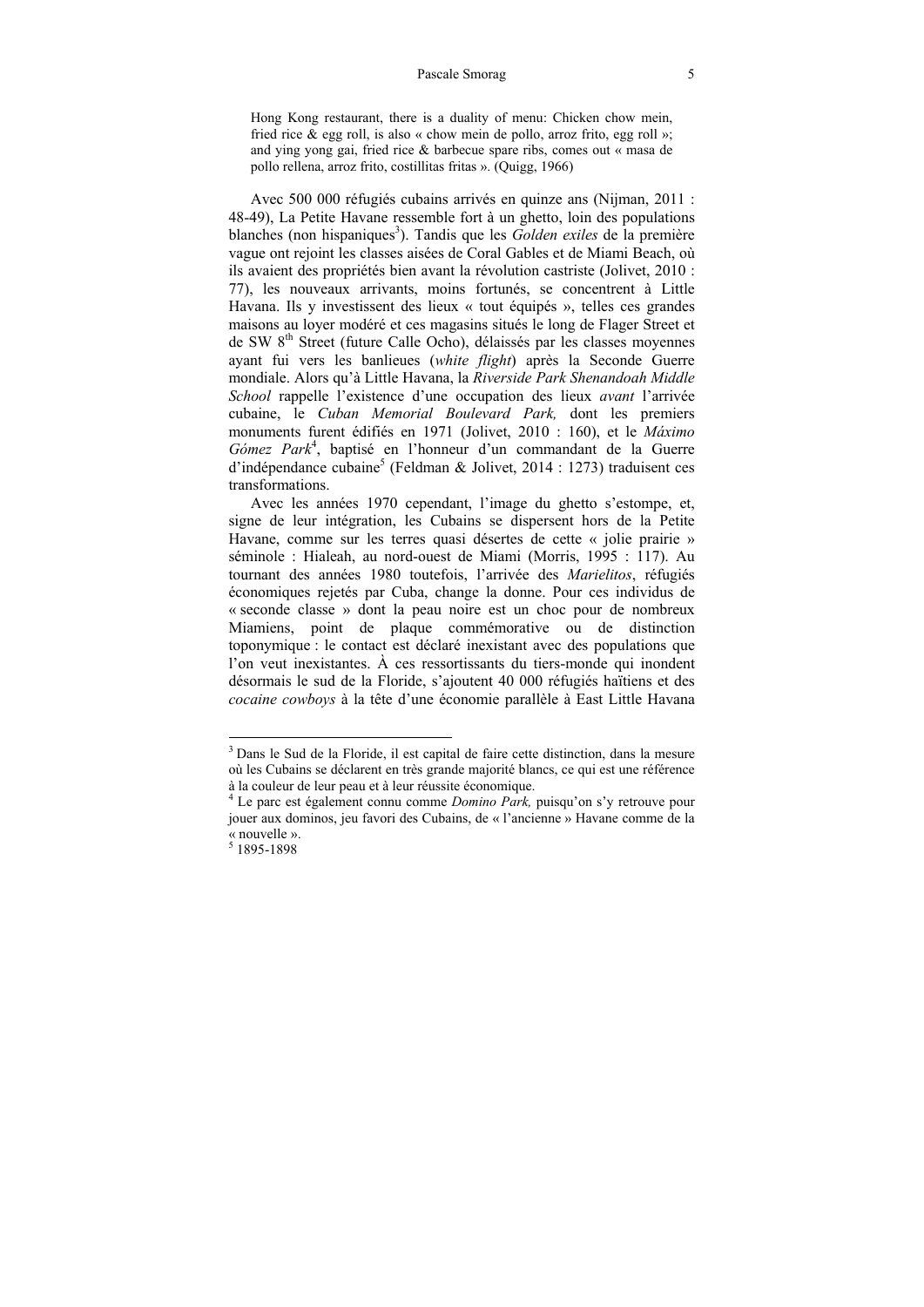(Dupont, 2008 : 165-166). Les autorités réagissent, renforçant les services d'ordre, dont les victimes seront célébrées à titre posthume, tels cet agent abattu en 1983 (*Agent Eddie Benitez Avenue*), ce motard de la police de Miami tué en 1984 (*Officer Jose DeLeon Street)*, ce policier de Bal Harbour exécuté en 1985 (*Officer John R. Melendez Avenue)* ou cet officier abattu en 1988 (*Colonel Victor Estefan Boulevard)* (« Alternate Street Names »). Reste que, comme l'affirme Violaine Jolivet dans un article de 2012 intitulé « Miami, ville modèle ? », « une bonne partie du nouveau centre financier de la ville, le quartier de Brickell, [a] pu sortir de terre grâce au blanchiment de l'argent de la drogue dans les années 1980- 1990 » (Jolivet, 2012 : 128).

Fuyant la criminalité de Little Havana dont la population en 1980 compte 95 500 Cubains (70% de la population), auxquels il faut ajouter 15% de réfugiés politiques originaires du Nicaragua, du Salvador, du Venezuela et de Colombie (Cordoba, 2013), les générations plus jeunes s'installent à Shenandoah, the Roads, Westchester, Western Kendall, et, pour les moins fortunés d'entre eux, à Hialeah. Les commerces aux noms espagnols, comme ces magasins d'alimentation à Shenandoah ‒ *La Virgen De La Caridad, Paga Poco Supermarket, Criollo Supermarket, Matanzas Grocers, La Colonia, Mini Market La Gata, Sedanos* et bien sûr, *Los Cubanitos Market* ‒ confirment aujourd'hui, plus que jamais, le caractère hispaniques de ces *suburbs* (Yellow Pages*).*

Dans les années 1990, une récession majeure s'installe à Cuba, aggravée par la chute de l'empire soviétique dont le soutien économique prend brutalement fin. Des milliers de *boat people* ou *balseros,* ainsi surnommés d'après le nom de leurs embarcations de fortune (*balsas*), fuient vers Miami, bravant les dangers de traversées sur des mers houleuses et infestées de requins. Là encore, point d'hommages toponymiques, si ce n'est une commémoration collective à *Plaza de la Cubanidad*, ou *Plaza of Cuban Patriots* (on y honore notamment les victimes d'un remorqueur coulé par Castro en 1994). L'immigration en provenance de Cuba s'essouffle sous la présidence de Bill Clinton, qui met un terme au statut de résident légal jusque-là délivré à *tout* ressortissant cubain posant le pied sur le sol américain<sup>6</sup>. Entre 1980 and 2000, Little Havana perd un tiers de ses Cubains, en partie suite à des transferts de populations vers l'intérieur des terres et le comté voisin de Broward (Cordoba, 2013). En 2000, les Cubains ne représentent « plus que » 56%

 $\overline{a}$ 

<sup>6</sup> Les Cubains sont dorénavant traités comme les Haïtiens et internés dans un endroit "sûr", tel la base navale de Guantanamo, à Cuba. Quant aux Cubains-Américains, interdiction leur est faite de se rendre à Cuba.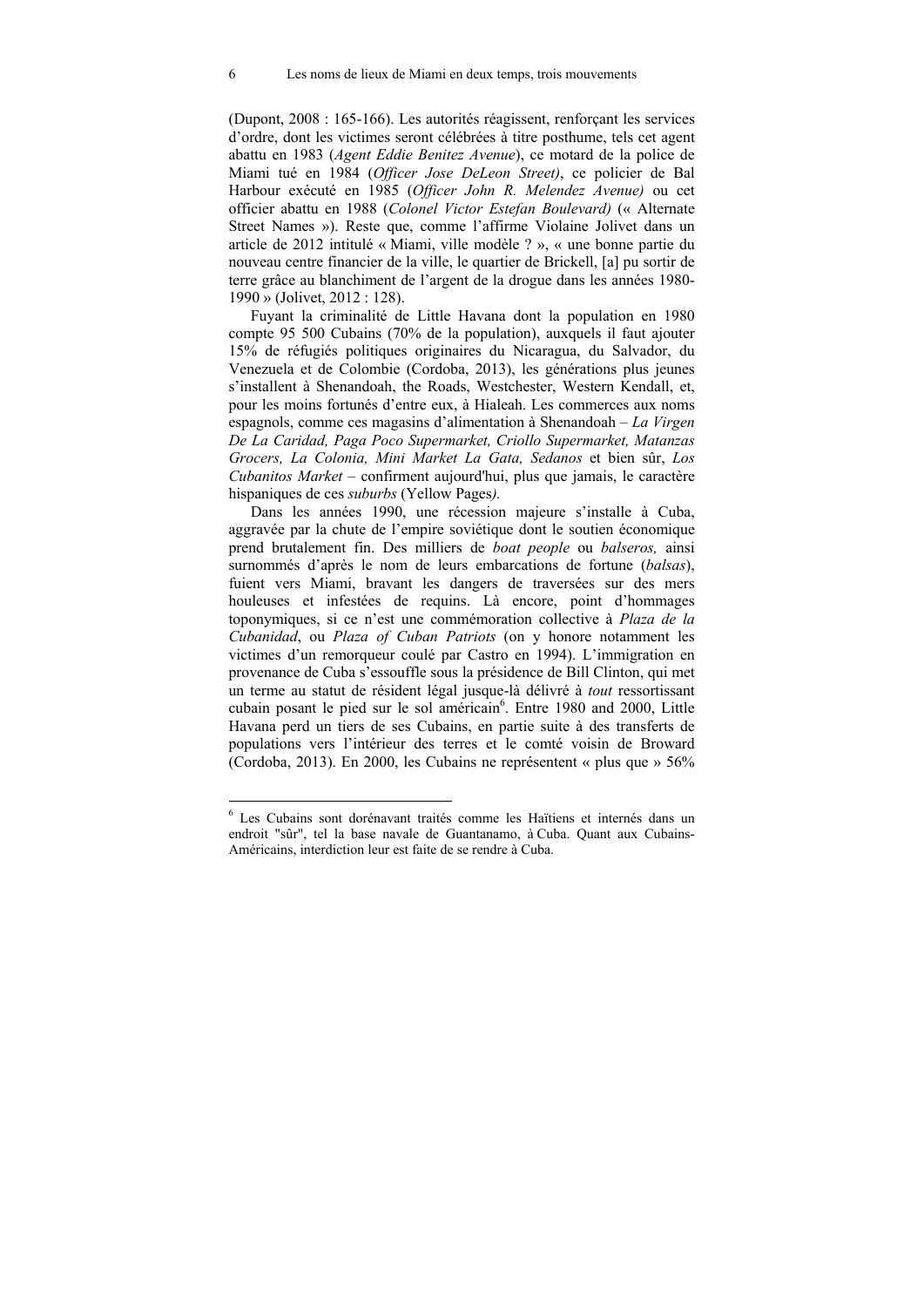des Hispaniques (54% en 2012), alors que les Nicaraguayens<sup>7</sup> et Honduriens s'y installent de plus en plus nombreux, suivis de Colombiens et Péruviens (Brown & Lopez, 2013). Aujourd'hui, à eux seuls, les Hispaniques représentent 98% de Little Havana (City of Miami, 2015).

L'arrivée de ces populations latines, et en tout premier lieu des Cubains a ainsi transformé ce qui n'était que la fin d'une route — une station balnéaire tranquille au sud des États-Unis, un bout du monde où se retrancher à l'âge de la retraite – en un carrefour économique d'envergure internationale. Mais pour devenir la « Porte des Amériques » (*Gateway of the Americas*), la ville a pu compter sur un environnement culturel particulièrement favorable à son expansion.

### *¿ Que Reconquista ?* **: De la légitimité d'une conquête**

Comme le firent leurs lointains ancêtres repoussant les Maures, les Hispaniques bouteraient-ils hors de ces terres précédemment occupées par des colons espagnols, les anglophones venus s'y établir ? Le nom de l'État, attribué le dimanche des Rameaux de l'an 1513 (*Pascua Florida* en espagnol) par l'explorateur Ponce de Léon alors qu'il découvrait ces terres en fleur<sup>8</sup> à hauteur de Sainte Augustine (au nord de l'État), confirme une précédence espagnole (Morris, 1995 : 90). Toutefois, contrairement à la Californie colonisée par des religieux y ayant établi de nombreuses missions, la présence espagnole en Floride fut cantonnée autour du Castillo de San Marcos (Saint Augustine) et, qui plus est, soumise aux attaques répétées des Français et des Anglais. Le fait espagnol y est donc circonscrit, induisant une faible représentation toponymique que d'aucuns semblent regretter, comme l'exprime, le 20 novembre 2012, cet internaute de Miami :

I noticed the Spanish influence in southern California is very, very apparent. Everything has a Spanish name, well almost everything. All the streets are in Spanish "El Camino Real" "Las Flores" "Encinitas" "Monte Vista" "La Brea" "La Cienega".... Spanish street names there are very ubiquitous…

Given Florida's Spanish history, I wonder why there aren't more Spanish names to things. Like Spanish street names, Spanish names of

 $7$  C'est à Miami que se trouve la plus grande concentration américaine de Nicaraguayens.

<sup>&</sup>lt;sup>8</sup> La floraison spectaculaire de la végétation à cette époque de l'année influença aussi, sans nul doute, son choix.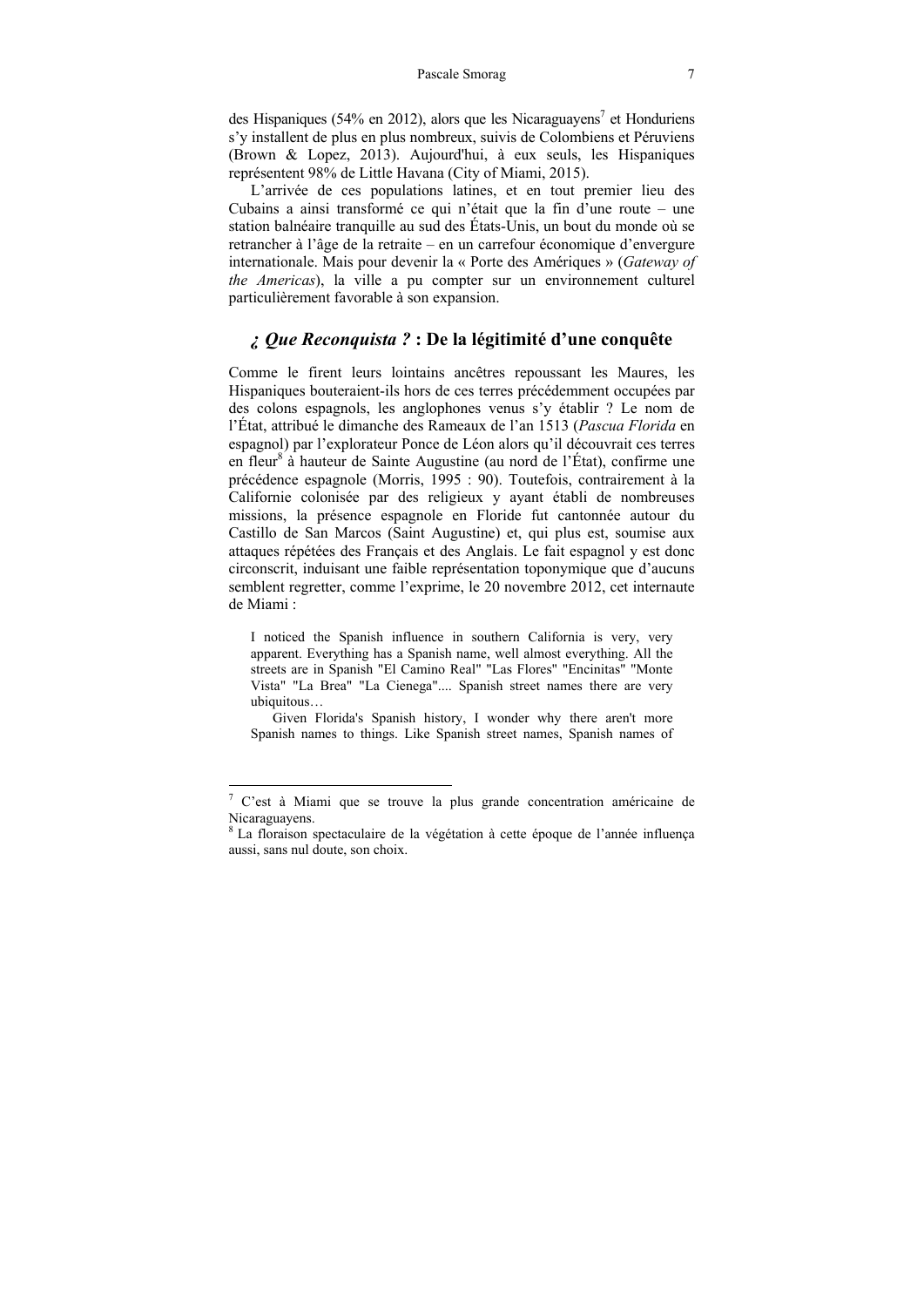towns and cities. I mean there's "Santa Rosa" county in the panhandle, but what else?

I like them and feel Florida should re-discover their Spanish history and have more things named in Spanish. (*FL's Spanish Heritage*)

Si les conquistadores ont malgré tout laissé des noms aussi connus que Sarasota, Boca Raton ou Key Largo, ce sont bien aujourd'hui les populations hispanophones qui donnent à la Floride son caractère latin. Ces dernières favorisent ainsi la latinisation de la microtoponymie (l'heure n'est plus à nommer des villes ou des comtés), à l'instar de ces magasins d'alimentation salvadoriens, tel ce Mas X Menos Market, ou de ces gargotes nicaraguayennes servant des fritures, telles ces Fritanga Matagalpa, El Mayimbe Fritanga, Yambo Restaurant, Tortilleria Y Fritanga, qui fleurissent à tous les coins de rue de Little Havana. On les retrouve pareillement à Little Managua/Nicaragua, du côté de Sweetwater (à l'ouest de l'aéroport), surnom que l'on tend à donner désormais à Little Havana précisément à cause de cet afflux démographique (Yellow Pages, Google Maps).

Comme le prouvent ces exemples, la toponymie entérine une différenciation entre les nationalités, et ce dans une logique de légitimation qui est d'autant plus affirmée que croît la multiethnicité de Miami. La municipalité et le comté de Miami-Dade, dont l'économie est orientée vers la Caraïbe et l'Amérique latine, ne peuvent que valider cette ouverture, fondement même de leur développement et probablement de leur pérennité<sup>9</sup>. Ainsi un parc et une école de Little Managua sont-ils nommés *Ruben Dario Park* et *Ruben Dario Middle School,* d'après un poète nicaraguayen. Ailleurs, ce sont des poétesses, respectivement argentine et uruguayenne, qui sont honorées (*Calle Alfonsina Storni* et *Calle Juana De Ibarbourou*). D'autres personnalités sont commémorées, telles une chanteuse cubaine, reine de salsa à *Celia Cruz Way,* un roi du tango argentin à *Carlos Gardel Avenue*, un Prix Nobel de littérature chilienne à *Avenida Gabriela Mistral*, ou encore un joueur de base-ball portoricain à *Edwin Mendoza Avenue*. Ailleurs, on rend hommage au premier gouverneur de Porto Rico à *Avenida Luis Munoz Marin*, à un apôtre de l'indépendance dominicaine à *Avenida Juan Pablo Duarte,* à un amiral péruvien à *Almirante Miguel Grau Avenue*, à un écrivain patriotique portoricain à *Eugenio Maria de Hostos Boulevard*, sans parler de ces personnalités peut-être plus attendues comme à *Avenida Eva Peron* et *Calle Simon Bolivar* (« Alternate Street Names »).

 9 Pour plus de détails sur cette ouverture économique, lire l'article de C. Girault, 2003.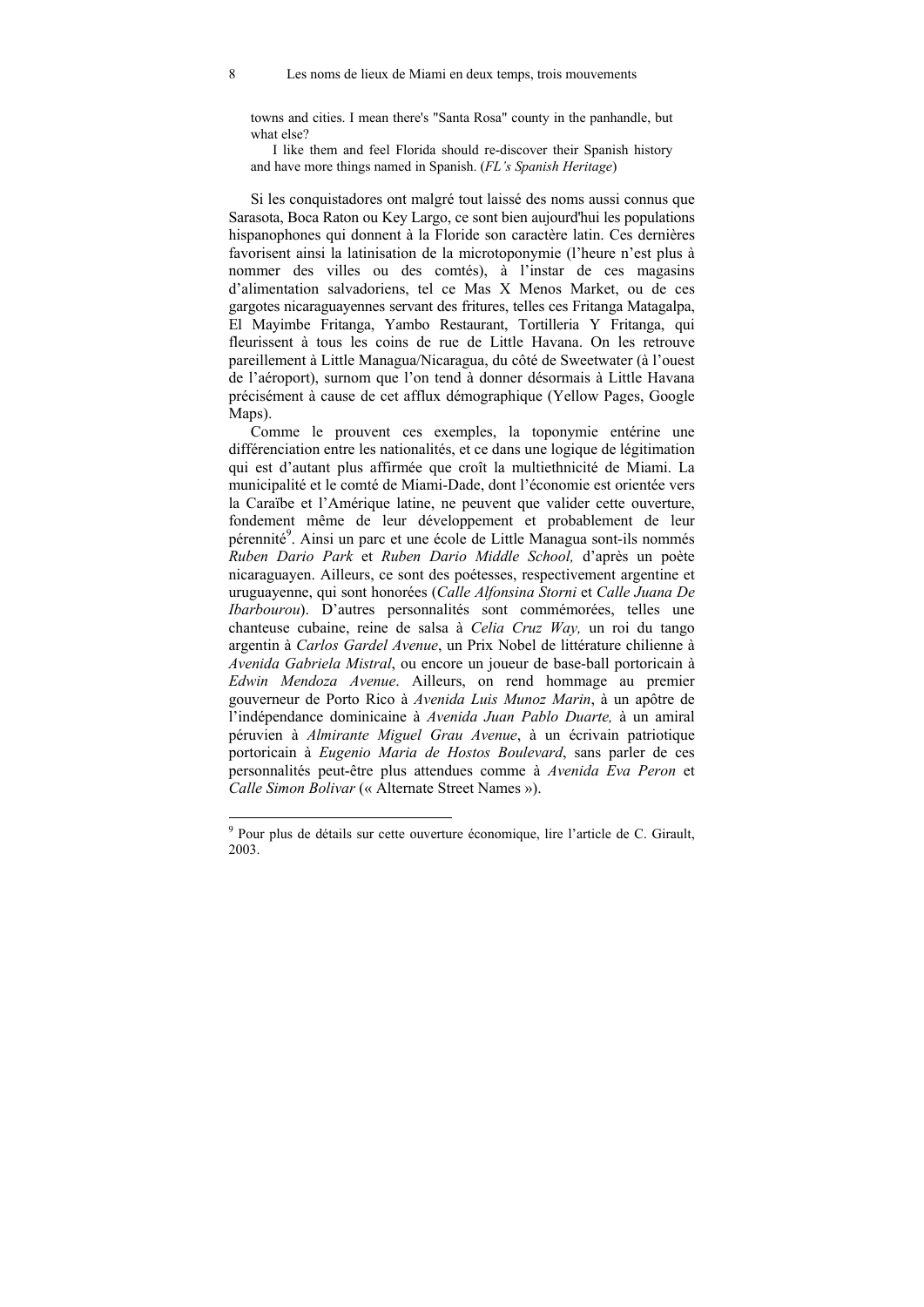Par vote à la majorité, les municipalités et/ou les comtés et/ou l'État de Floride adoptent ces nouvelles désignations, soit de leur propre chef, soit à la demande des résidents. Pour ces commémorations sont retenues des figures ayant joué un rôle au sein de la communauté, tel ce journaliste cubain réfugié à Miami qui y anima une émission radiophonique (*Luis Conte Aguero Way*), des héros de la guerre d'Indépendance cubaine (*Calle Carlos M. De Cespedes),* des personnages politiques, comme ce député de l'État de Floride qui œuvra pour l'amélioration des infrastructures de Hialeah (*Rudy Garcia, Jr. Way*) ou ce membre du Conseil de la communauté de Miami-Dade (*Firpo Garcia Way*). On trouve également des acteurs économiques, bien sûr, comme ce propriétaire cubain d'un restaurant nicaraguayen fort populaire (*Armando Perez "Yambo" Boulevard*), et bien évidemment, de nombreux anticastristes, comme ce vétéran de la Guerre des Cochons (*Pedro Fico Rojas Street*) (« Alternate Street Names »).

Le choix des noms se fait, comme partout ailleurs aux États-Unis, selon certaines règles imposées par le Conseil fédéral des noms géographiques, notamment dans le but d'éliminer tout toponyme diffamatoire ou de répondre à des besoins commémoratifs et/ou fédérateurs. Le Conseil précise que par « diffamatoire » il entend tout nom pouvant nuire « à un groupe racial, ethnique ou religieux, quel qu'il soit » (Orth, 1989 : ch. 3.2). Dans le cas des *barrios* de Miami, où l'on fonctionne en circuit fermé, il n'y a pas de conflits raciaux, car tous ici appartiennent à la *raza*, la « race », terme revendiqué par tous les Hispaniques vivant aux États-Unis. À Hialeah, sixième ville de l'État qui compte 250 000 habitants, avec 98% d'Hispaniques (dont 73% de Cubains), un quart de la population ne parlerait pas du tout anglais (Kahn, 2012 : 22'45"-25'20"). Dans ce *barrio* là, l'influence latine est omniprésente, comme en témoignent ces nombreux magasins bon marché, dont *La Revoltosa*, *Bodegon, Sedanos, La Bodeguita De Roly, El Paso Mini Market, Mayabeque Supermarket, Gutierrez Grocery* et d'inévitables *Los Hispanos Mini Market* et *Los Cubanos Mini Market (Yellow Pages, Google Maps)*. Haileah, se caractérise aussi par ses *chongas* (jeunes cubaines habillées de manière ostentatoire) et ses vieux Cubains jouant aux dominos, tout en sirotant un *cortadito* (expresso cubain). L'atmosphère *¡latina!* et sonore qui y règne vaut aux habitants le surnom de *escandalosos*, ceux à la voix montante, comme un escalier (*Urban Dictionary* : Hialeah). Ainsi Tom Wolfe, dans *Bloody Miami (Back To Blood*, dans sa version originale), paru en 2013, la décrit-il :

La vraie Little Havana, la Petite Havane, c'était Hialeah, à la différence près qu'on pouvait difficilement dire petite. La vieille « Little Havana »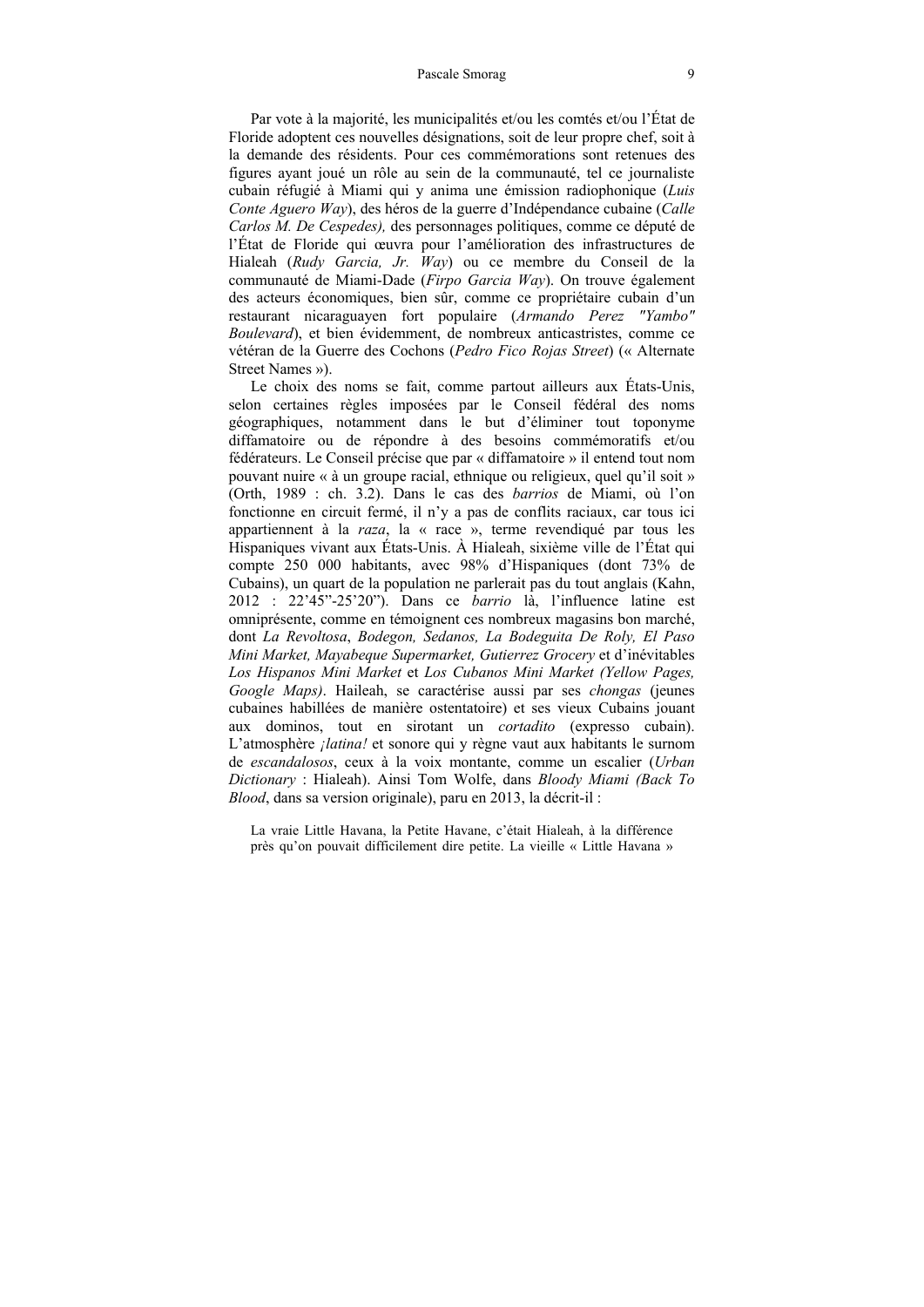#### 10 Les noms de lieux de Miami en deux temps, trois mouvements

était barbante, usée jusqu'à la corde, pleine de Nicaraguayens et de Dieu sait qui, et n'avait pas grand-chose à envier à un bidonville… Jamais les Cubains n'habiteraient un bidonville. Les Cubains étaient ambitieux par nature. (Wolfe, 2013 : 92)

Aussi les immigrants cubains actuels s'établissent-ils directement à Hialeah, sans passer par la case Little Havana (situation qui profite aux Nicaraguayens et aux Honduriens), qu'ils trouvent un peu trop « *working class* ». Ces Cubains suburbains raillent Little Havana, décriée pour n'être plus qu'une façade pour touristes (ce qui peut être vrai pour Calle Ocho, mais pas pour la grande majorité du quartier), zone où le contact se révèle éphémère, comme lors de ces *Viernes Culturales*, rendez-vous culturels et sociaux des Cubains chaque dernier vendredi du mois sur Calle Ocho. Ils dénoncent la transformation de leur berceau communautaire en un pur produit commercial, comme lorsque les *Americanos* (les Blancs) viennent y acheter des cigares ou y consommer de la *cocina cubana* dans des gargotes, telles ces *La Perla Del Sur*, *Tinta y Café*, *Papo Llega Y Pon* ou *El Rey De Las Fritas* (*Yellow Pages*). Comme le poursuit Tom Wolfe :

Les gens parlaient toujours de « Little Havana », un quartier de Miami le long de Calle Ocho où les touristes s'arrêtaient au Café Versailles et prenaient une tasse de café cubain terriblement sucré puis parcouraient quelques rues à pied pour aller voir les vieux, sans doute des Cubains, jouer aux dominos dans Domino Park, un minuscule bout de parc aménagé juste là à Calle Ocho pour prêter à ce coin terne une légère… une authentique, une pittoresque, *folklórica atmósfera*. Ce qui leur permettait de dire ensuite qu'ils avaient vu Little Havana. (Wolfe, 2013 : 92)

Les rapports avec les *gringos* ne sont que rarement conflictuels, oscillant entre une convivialité bon enfant — où l'on apprécie de faire découvrir sa cuisine, sa salsa, sa bachata, son merengue — et une indifférence, celle que confère la conviction qu'ici on est chez soi, sur le ton de « *I am not a tourist, I live here* ». S'ils apprécient cette latinité dont ils partagent la jovialité et *el sabor picante*, les Blancs, quant à eux, évoquent à de multiples reprises le fait de se sentir étrangers sur leurs terres où l'on ne parle même plus anglais, ce qui a une incidence culturelle (l'accès aux nombreux medias de langue espagnole leur est limité), mais aussi pratique (difficulté à comprendre les affiches ou indications postées dans les lieux publics ou à communiquer, ne serait-ce que pour demander son chemin). Les avancées latines ne sont donc pas sans bouleverser « l'ordre établi ».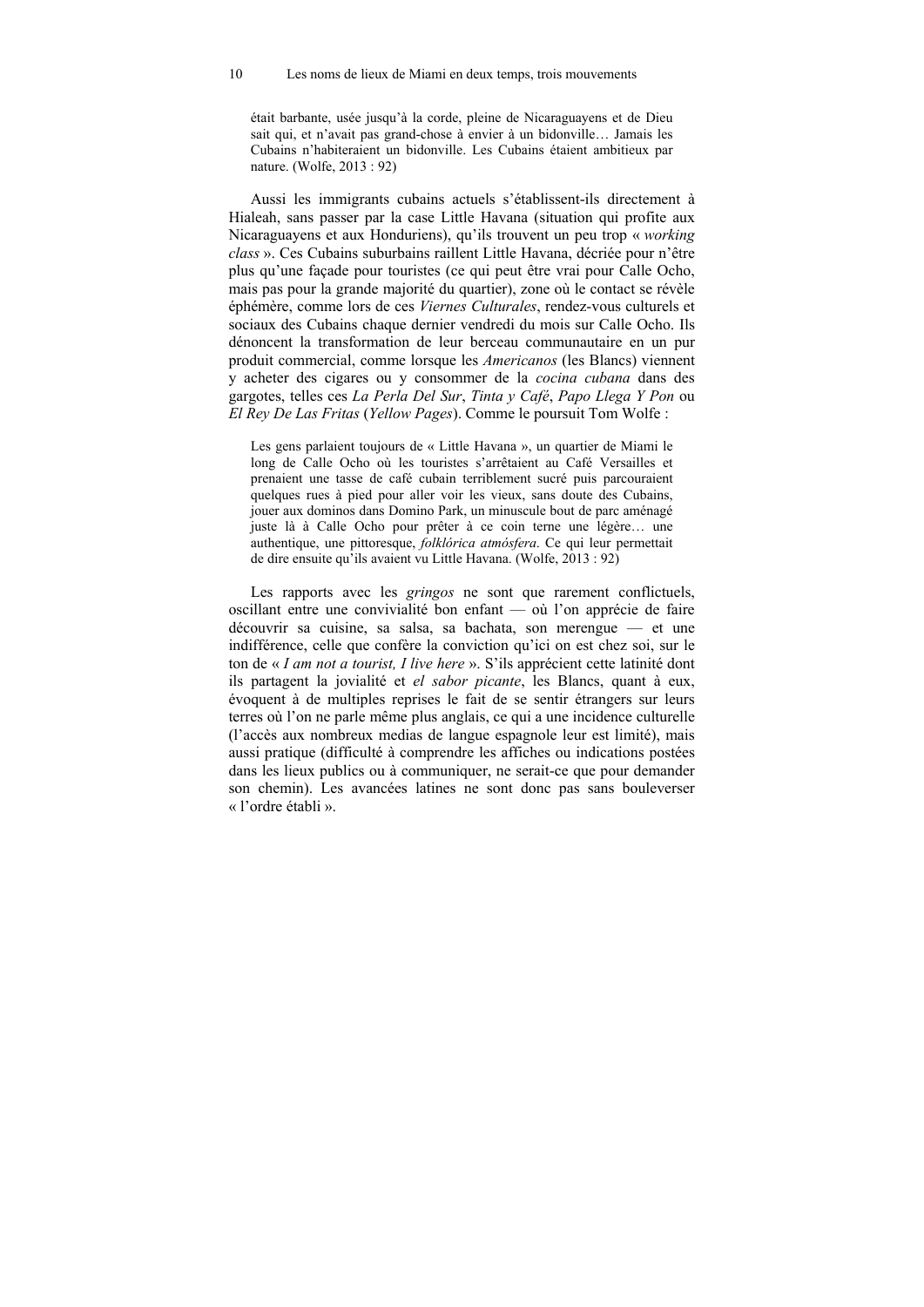#### **Bon heurt, mal heurt : l'expansion des espaces « curbains »**

Comme l'indique la toponymie, toutes ces nouvelles enclaves ont été enfantées ailleurs : à La Havane, à Managua, à Porto Rico (quartier de Wynwood, longtemps connu comme *San Juan*). Elles renaissent ensuite au Nouveau Monde, soumises à la fois à des forces concentriques, qui maintiennent une cohésion tant géographique que culturelle, et à des forces centripètes, qui encouragent leur rayonnement en dehors du berceau historique de Little Havana. Miami-Dade n'a en réalité de limites physiques que l'océan et les Everglades<sup>10</sup>. La géographie des lieux permet donc à la population latine de se déployer sur un territoire dépendant d'autorités bienveillantes, puisqu'y sont représentés un nombre croissant de Cubains. Quant au gouvernement fédéral, il n'est pas non plus étranger à ces avancées sur l'échiquier — où les pions hispaniques poussent l'adversaire vers des positions de repli —, ne serait-ce que par le programme d'exception cubaine (*Cuban Adjustment Act*, 1966)<sup>11</sup> favorisant leur immigration. Cette mesure donne à la revendication territoriale des Cubano-Américains un caractère particulier : puisque ces terres leur ont été données (du moins le croient-ils) pour s'installer dans le pays de la liberté, qui oserait les leur reprendre ?

Si ces communautés se trouvent chez elles à Miami, ce n'est pas tant parce qu'elles s'identifient à la ville que parce qu'elles ont fait en sorte que cette dernière leur ressemble. Aux commerces d'alimentation et de restauration, qui tissent un réseau de repères sociaux, il convient d'ajouter le rôle rassembleur des lieux de culte, comme, par exemple, à Hialeah, ces églises baptistes (*Iglesia Bautista Estrella De Belen* et *Iglesia Bautista Nuevo Amanecer*), catholiques (*Rincon De San Lazaro* et *Iglesia Catolica Santa Barbara*), chrétiennes (*El Rey Jesus Hialeah* et *Iglesia Cristiana Del Buen*) et évangéliques (*Jesucristo La Solucion, Hermanos En Cristo Maranatha, et Ministerios Unidos Por Fe) (*Yellow Pages*).* Tous ces noms

 $\overline{a}$ 

<sup>10</sup> Depuis le début des années 1980, *l'Urban Development Boundary (UDB)* permet de contrôler le développement urbain dans le comté de Miami-Dade. Constamment revue à la baisse, cette politique est dénoncée pour son empiétement sur des zones jusque-là déclarées comme protégées, aussi bien à l'intérieur des terres, comme dans les Everglades, que le long des côtes, car elle met en danger la flore et faune sous-marines.

 $11$  Cette législation permet aux (seuls) Cubains d'obtenir un statut de résident, ainsi que des aides financières, un an après leur entrée aux États-Unis. En 1995, la loi fut amendée pour en exclure les immigrants interceptés en mer par les garde-côtes américains (*Wet Foot/Dry Foot Policy*) qui jusque-là les rapatriaient vers la Floride, au contraire de quoi ils sont aujourd'hui renvoyés à Cuba.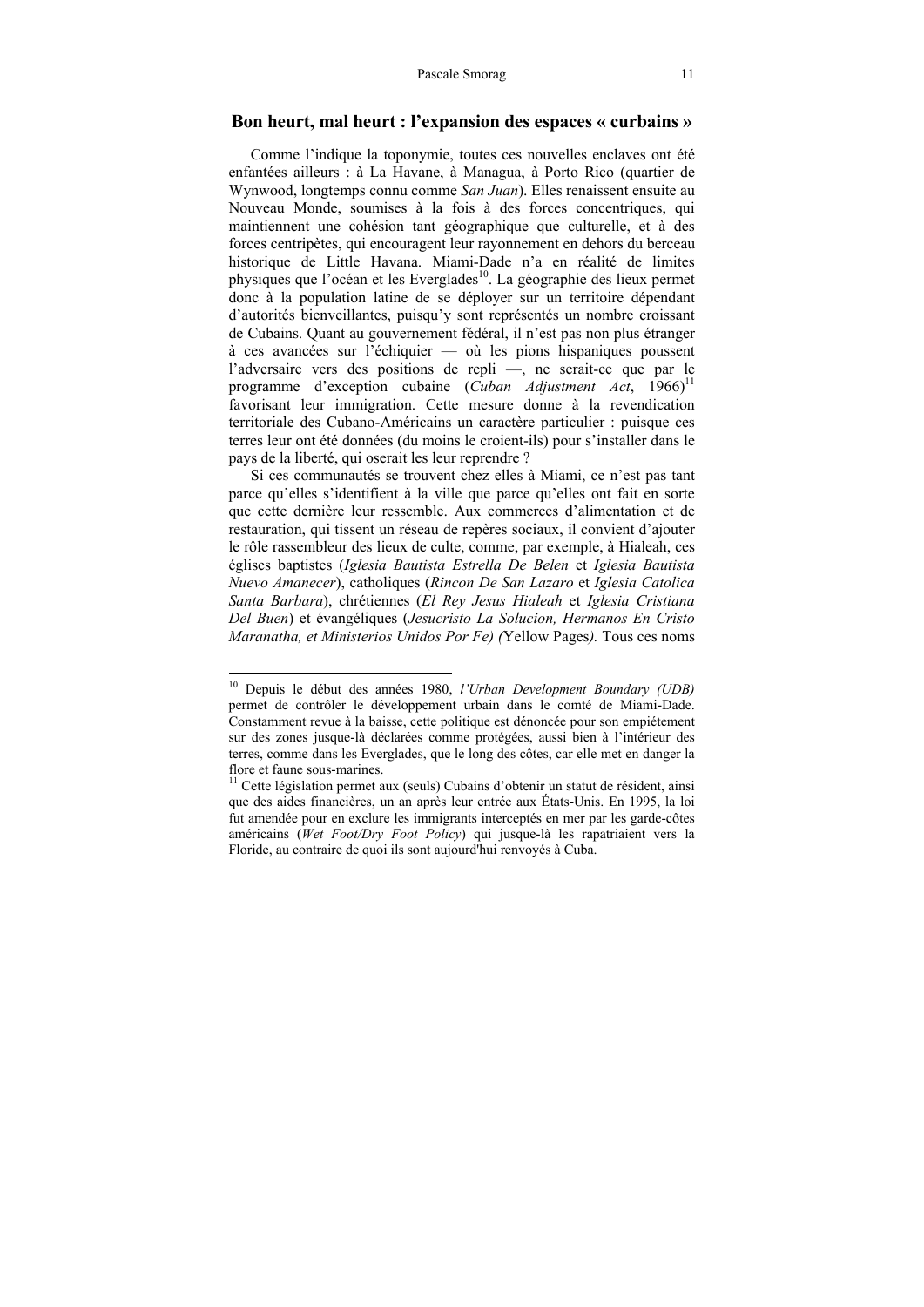donnés maintiennent une cohésion, induisant par là une certaine exclusion de l'autre, notamment au sein des populations excentrées, comme à Sweetwater, Village Green, Westchester et West Kendall (ce qu'on appelle le West Dade area, à 70+% d'Hispaniques), ou plus au nord, à Hialeah et Miami Springs.

Inscrites dans un espace géographique continu, ces expansions restent cependant bloquées, à l'exemple de Hialeah, par deux aéroports à l'ouest, et la « ville noire », pérenne barrière, à l'est. Cette dernière (qui regroupe en réalité deux quartiers – Liberty City et Overtown – et la municipalité de Brownsville) a son importance, car si les Cubains se sont aujourd'hui approprié la ville de Miami, leur « occupation spatiale » s'inscrit dans une fragmentation urbaine héritée d'un passé ségrégationniste. Comme d'autres métropoles du Sud, Miami s'est en effet développée selon des lignes officielles de partage géographique entre les races, alors blanche et noire. Les politiques fédérales de zonage racial (*racial zoning)* et de pratiques bancaires discriminatoires (*redlining)* maintiendront cette ségrégation des quartiers jusque dans les années 1960 (Mohl, 2001 : 333- 338). Ces politiques auront un effet dévastateur, comme en témoignent aujourd'hui, à part quelques enclaves en cours de réhabilitation (*gentrification*), tous ces quartiers noirs abandonnés à la misère, à la drogue et à la violence.

Pour les Afro-Américains, l'arrivée des Cubains n'a fait qu'ajouter au marasme et au désespoir et nourrir des ressentiments, comme à Liberty City, où dans les années 1980 des policiers cubains furent accusés d'avoir passé à tabac des Noirs.

Dans les quartiers de taudis comme celui-ci, Overtown, et à Liberty City, les Noirs voyaient les flics cubains comme des envahisseurs étrangers qui étaient tombés du ciel un beau jour comme des paras, s'étaient emparés du Département de Police et s'étaient mis à houspiller les Noirs… des Noirs qui vivaient à Miami depuis toujours. Ils parlaient une langue étrangère, ces envahisseurs. (Wolfe, 2013 : 338)

Bien que les Hispaniques ne s'aventurent pas du côté de la ville noire, à moins d'y être envoyés comme force d'intervention, ils se déploient à l'est de celle-ci, comme dans ces zones tampons, à Allapattah, quartier majoritairement noir dans les années 1960-1970, qui compte aujourd'hui 73 % de Latinos contre 18% d'Afro-Américains, et fréquemment évoqué dans les medias pour ses agressions (*SpotCrime.com*12). Hialeah, considérée

 $12$  Ce site permet de visualiser le lieu et la nature des délits commis. Ainsi, sur la période du 12/12/2104–10/01/2015, pas moins de 350 agressions (aucun meurtre)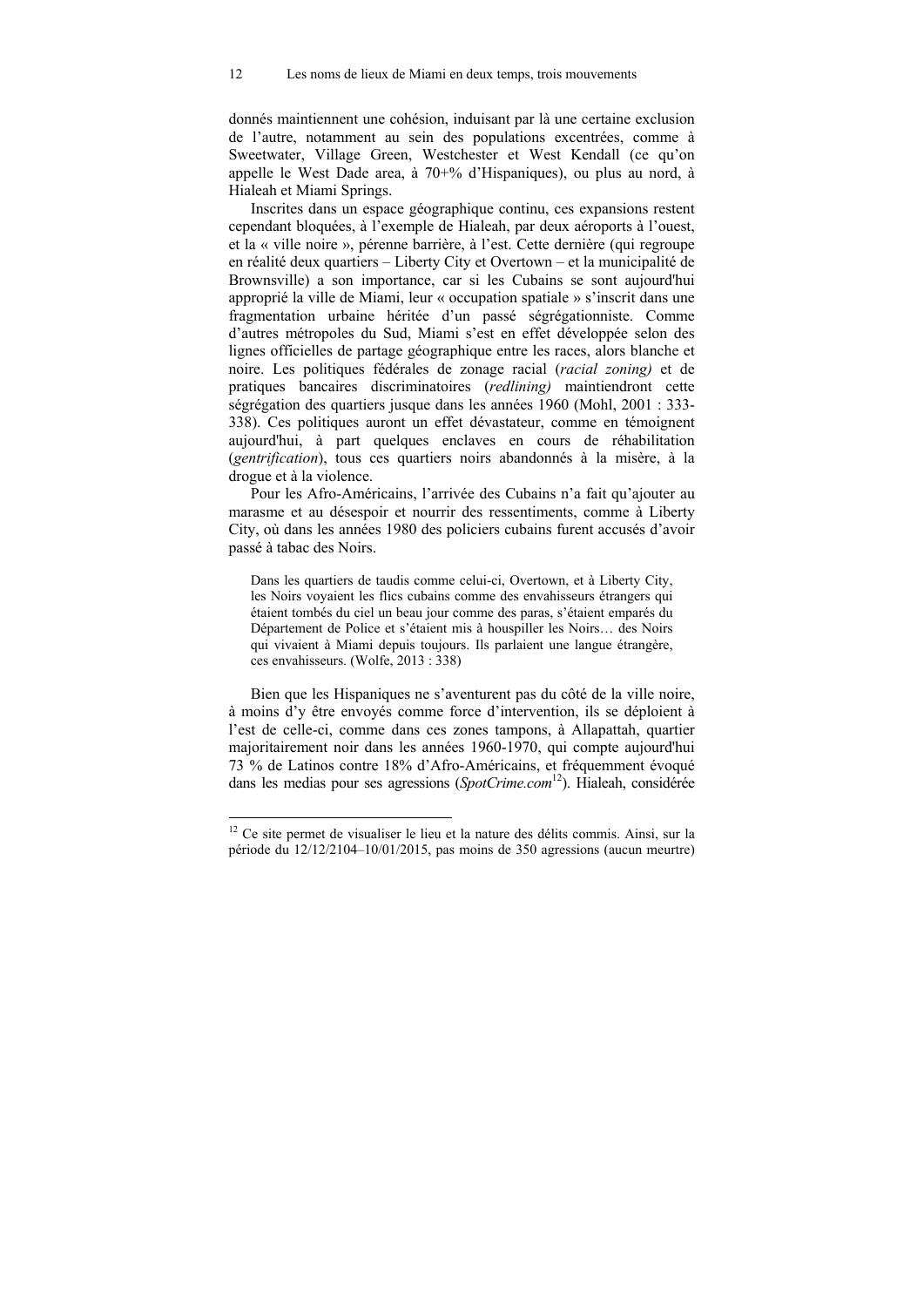#### Pascale Smorag 13

elle aussi comme une *bad area* à cause de sa criminalité, affiche *a contrario* sa réussite sociale, celle de vivre dans une banlieue à l'américaine, avec ses rangées de pavillons de plain-pied et ses 4x4. Ascension économique et fierté identitaire, voilà la force de ces populations. Avec une certaine habileté ou serait-ce de la clairvoyance, et de concert avec les acteurs économiques, les pouvoirs publics jouent sur un héritage latin commun pour revitaliser Little Havana (*Viernes Culturales* et *Griteria,* fête nicaraguayenne en honneur de l'Immaculée Conception).

Alors que les territoires hispaniques ne cessent de s'étaler, de proche en proche, ne laissant que peu d'espace « entre les *barrios* », une partie de la population blanche met le cap vers le comté de Broward voisin, clamant, par autocollants interposés et apposés sur leurs véhicules : « Will the Last American to Leave Miami Please Bring the Flag ? » (Nijman, 2011 : 65-66). D'autres se retranchent dans des forteresses modernes, ces fameuses *gated communities* qui se multiplient, elles aussi, telles des places-fortes. À l'étalement phagocytaire des latinos, ces « quartiers fermés » opposent la force de leurs murailles. Et pour conforter l'ennemi dans ses perceptions, ils affichent des noms qui tranchent de manière presque ostentatoire avec la toponymie hispanique. Ainsi, à Kendall, qui recensait, en 2010, 63,74% d'Hispaniques (*USA.com),* une nomenclature bien « anglo » contre-attaque, avec des *Chestnut Woods, Dadeland Cove, Dadeland Walk, Emman Estates, Galloway Estates, Gladewinds, Hidden Oaks, Hidden Valley, Killian Oaks Estates, Kings Court, Mango Wood Estates, Pepperwood, Pinewood Estates, Poinciana at Sunset, Tara, The Palms at Kendall, Tiffany of Kendall, Villas of Barcelona, Villas of Briar Bay* ou encore *Willow Pointe.* L'annonce de la résidence sécurisée *Ambiance*, « A Very quiet cul-de-sac enclave of 7 acre homes near Baptist Hospital in the Mediterranean style set among oak trees », s'affirme en contre-pied d'une latinité perçue comme bruyante et envahissante (*Miami Gated Communities*).

Plus à l'est, sur la côte, le long de la baie de Biscayne et à Miami Beach, les tours résidentielles où vivent les classes aisées, principalement blanches (parmi lesquelles néanmoins un nombre croissant de Cubains), vont se décliner en d'altières *Marquis Residences*, *Imperial At Brickell*, *The Georgian*, ou encore en de « *French Chic* » *Courvoisier Court*, *De Soleil South Beach*, *Residence Du Cap* et *Avignon In The Gables*. Certaines promettent des vues panoramiques *high style*, comme ces

furent enregistrées, contre une seule à Miami Beach ou à Fort Lauderdale, pourtant fortement peuplée, du comté de Broward voisin.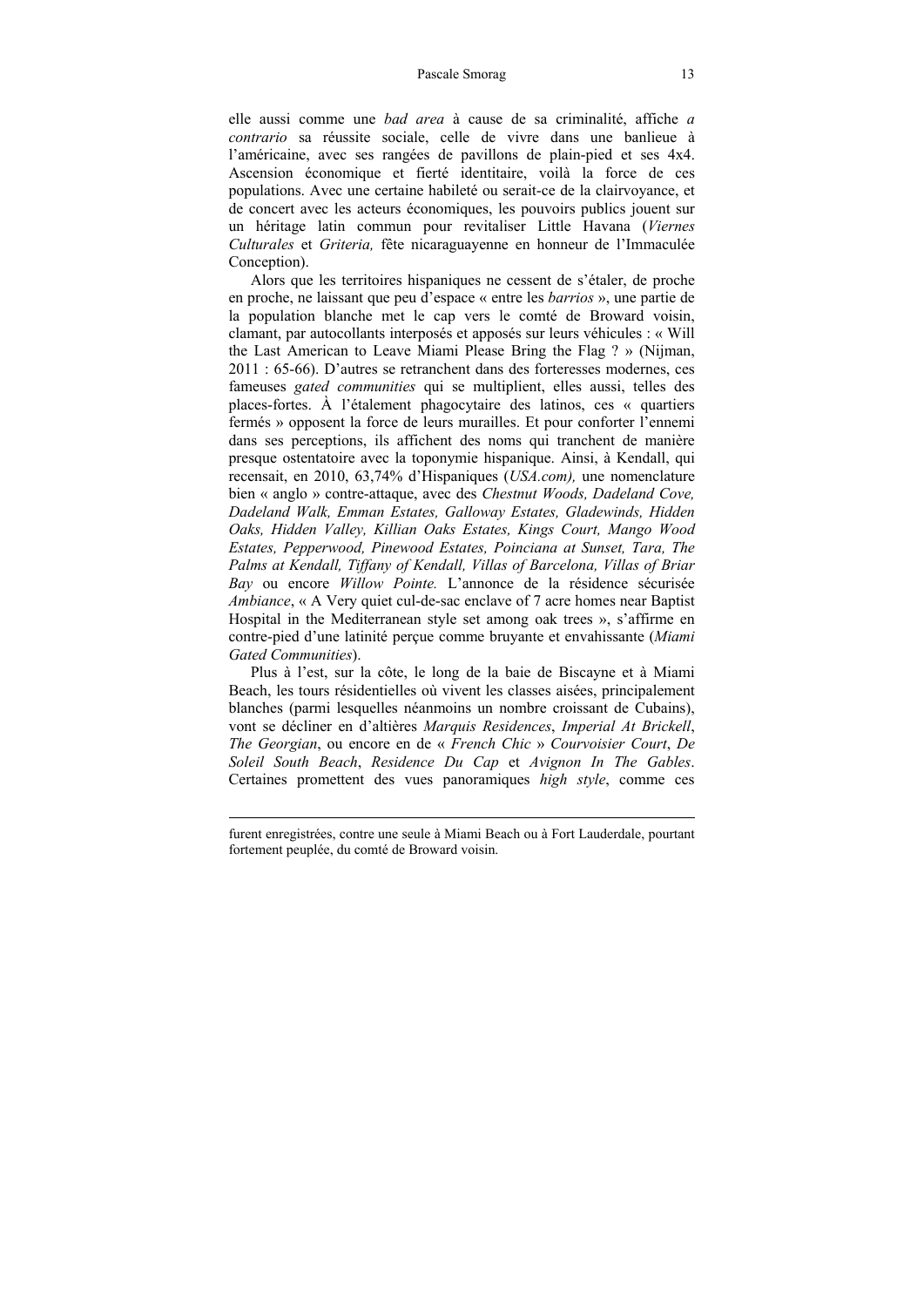*Skyline On Brickell*, *The Grand*, *Neo Loft* et *Panorama Tower*. D'autres encore affichent leur luxuriance, telle *Opulence* et *The Riviera*, écho aux précieuses *Emerald*, *Murano At Portofino* et *Onyx On The Bay*. Toisant l'océan, *The Sail at Brickell* et *Sands Of Key Biscayne* s'élancent vers l'infini du ciel. Happés par la spirale de la concurrence, les promoteurs renchérissent sur le luxe de leurs résidences, toutes plus somptueuses les unes que les autres et servies par une nomenclature tout aussi extravagante. Mais déjà l'influence de la latinité rattrape ces espaces, comme à South Beach qui accueille des *Casa Las Brisas, Fontana Condo, Mirasol, Lunamar Lofts* et *Altos Del Mar*, tandis que Sunny Isles héberge *La Playa De Varadero* et *La Perla et* Key Biscayne des *Casa Del Mar, Bahia Mar Condominium* et *Mar Azur (Beach Brokers Realty).* Avec un marché immobilier hispanique en expansion à Miami (soit 60 % de l'espace résidentiel), le caractère latin de la toponymie ne fera que s'affirmer.

Vaincus dans leur île natale, les Cubains nourrissent un esprit de revanche qui se manifeste sur les plans économique, politique, linguistique et inévitablement territorial. Vainqueurs et conquérants à Miami, ils abolissent, à leur manière, la discontinuité spatiale entre leur île et le continent, en créant des espaces « à eux », au risque de perdre le lien avec les autres communautés. Si dans leur sillage, ils écartent ou repoussent d'autres nationalités, c'est aussi pour s'inscrire dans cette dynamique multiculturelle et économique d'une Amérique sans cesse en mouvement.

Les noms donnent un sens aux lieux, leur apportant, puis leur rappelant une histoire. Du cœur pittoresque de Calle Ocho à la *suburbanía* de Hialeah et Sweetwater, la latinisation de Miami, avec ses noms espagnols de rues et de commerces, en modifie profondément le paysage. Tandis qu'elle évoque sur ces terres du Sud de la Floride, les différentes étapes de l'immigration cubaine et hispanique au sens large, la toponymie traduit aussi une progression sur le terrain politique, puisant sa force et sa légitimité dans l'affirmation d'une identité culturelle relayée par les agents publics et les promoteurs immobiliers. Le fief des Miamiens non hispaniques, devenus démographiquement minoritaires<sup>13</sup>, fond au soleil, à part peut-être « la ville noire » qui n'intéresse personne et que même l'on craint. La « guerre » des territoires serait-elle perdue d'avance ? Certains Blancs choisissent alors de se renfermer dans leurs mondes, sous haute surveillance. Avec une avancée latine qui s'opère ainsi dans une continuité

<sup>&</sup>lt;sup>13</sup> Faut-il rappeler la fulgurance de cette transformation ethnique dans le comté de Miami-Dade qui ne comptait en 1960 que 5% d'Hispaniques, contre 80% de Blancs non hispaniques? (Nijman, 2011 : 64)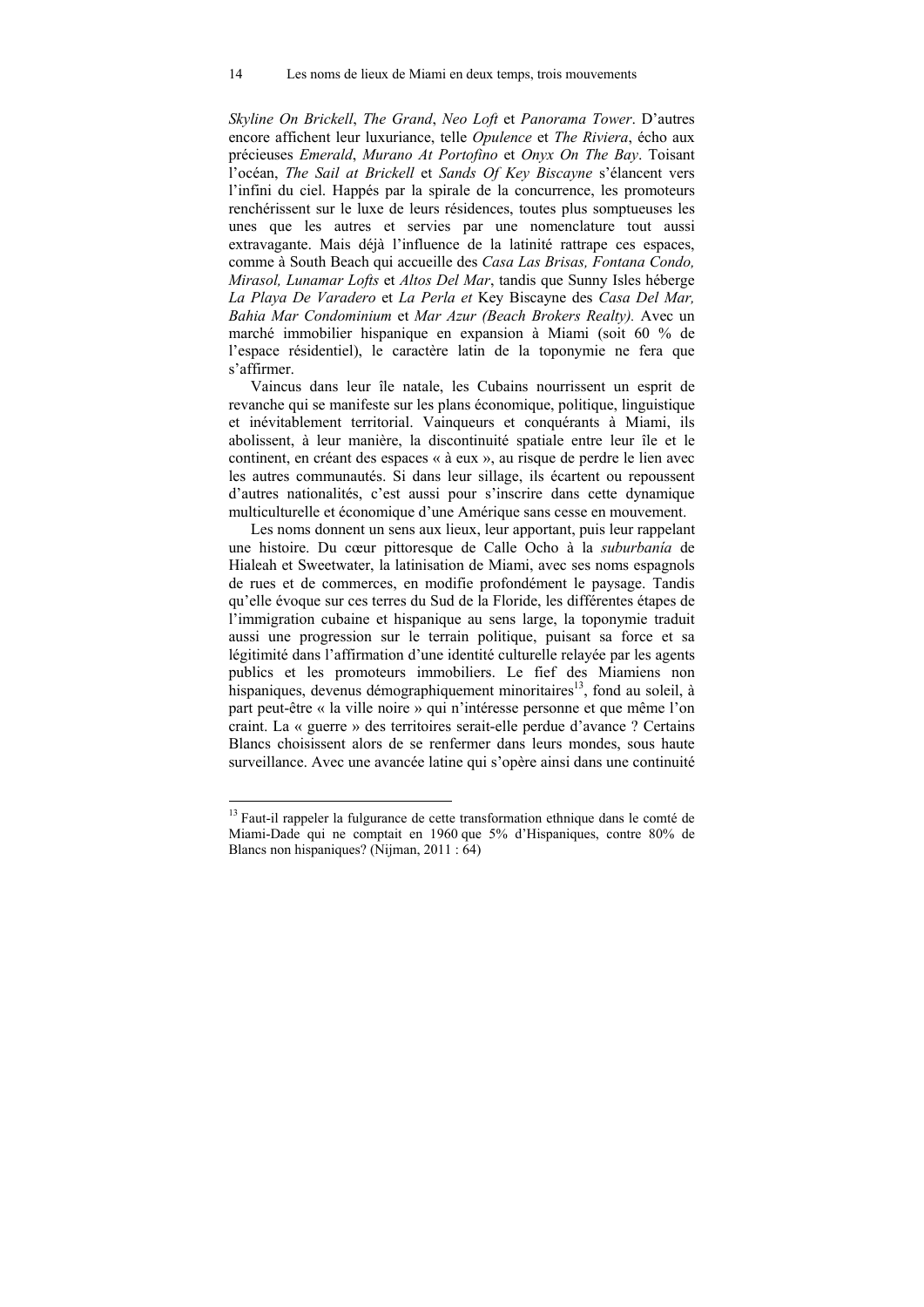géographique et ne permet pas, ou peu, la mixité ethnique, c'est en réalité une étude sur le « non contact » qui est ici mise en lumière.

L'expérience cubaine a cela de particulier qu'elle se fait depuis un pays, certes géographiquement proche, mais avec lequel les liens diplomatiques et économiques sont coupés, même si 2015 annonce une ouverture promise par le président Barack Obama. Les échanges avec la terre natale, Internet inclus<sup>14</sup>, restent bridés. Aussi les contacts se font-ils avec les Cubains des États-Unis. Ces drapeaux cubains qui flottent dans le *barrio*, ces rues que l'on rebaptise, ces commerces où l'on achète cubain ou nicaraguayen ou colombien, ravivent des sentiments d'appartenance à une culture latino-américaine commune. Pour la seule communauté cubaine, qui est désormais plus nombreuse que celle des Anglo-Saxons, il ne s'agit plus de protéger ses frontières, mais de continuer à avancer, en conquistadores des temps modernes. Dans ce contexte, le lien d'avec le pays d'origine n'a plus besoin de s'affirmer ou de se défendre, car il s'impose naturellement : comme l'expriment de nombreux Cubains, inutile de chercher à se définir, lorsque l'on se sent chez soi, à Miami<sup>15</sup>.

### **Bibliographie**

*(Dernier accès des ressources en ligne : 10 janvier 2015)* 

"Alternate Street Names, Miami-Dade County Florida", *Cuban Information Archives*, 2014,

http://cuban-exile.com/doc\_201-225/doc0218.html

 $\overline{\phantom{a}}$ 

- BROWN Anna & LOPEZ Mark Hugo (Aug. 29, 2013): "Mapping the Latino Population, by State, County and City," *Pew Research Center*, http://www.pewhispanic.org/2013/08/29/references-15/
- CITY of MIAMI (2011): "Little Havana Community," *City of Miami NET,*

http://www.miamigov.com/nets/offices/littlehavana/community.html

CORDOBA Hilton (Oct. 1<sup>rst</sup>, 2013): "Little Havana: A Latin American Gateway," *Association of American Geographers*, http://www.aag.org/cs/news\_detail?pressrelease.id=3074

DUPONT Louis (2008): *Le Multiculturalisme, essai géographique sur la « différence » et la diversité culturelle dans les sociétés modernes*, Habilitation à diriger des recherches, Université Paris Sorbonne.

<sup>&</sup>lt;sup>14</sup> Les prix prohibitifs des connexions Internet imposés aux Cubains rendent les échanges par email, chat ou réseaux sociaux inaccessibles.

<sup>&</sup>lt;sup>15</sup> Comme le prononcent et parfois l'écrivent, pour assumer leur caractère latin, les Hispaniques de Miami.